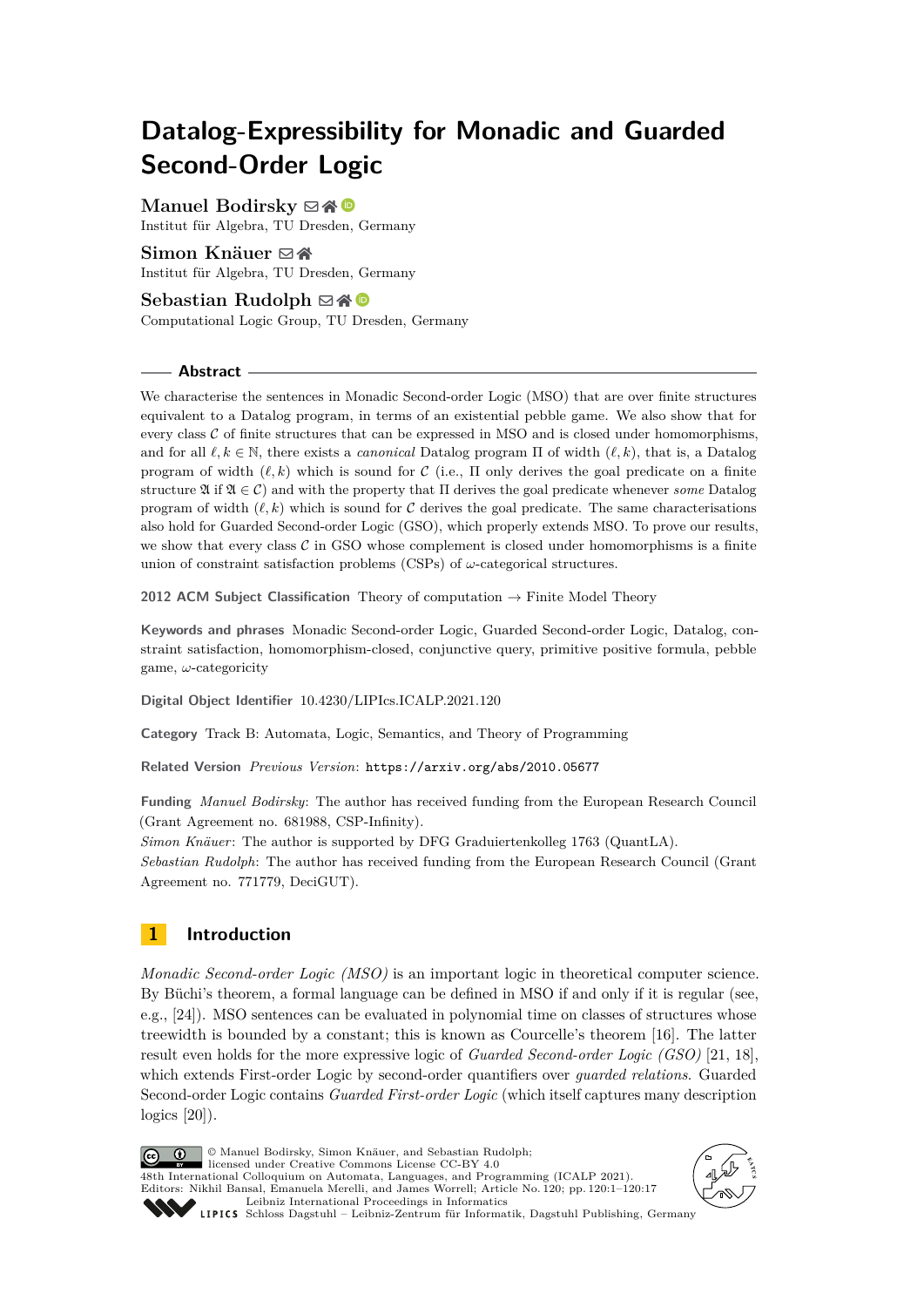#### **120:2 Datalog for Guarded Second-Order Logic**

Another fundamental formalism in theoretical computer science, which is heavily studied in database theory, is *Datalog* (see, e.g., [\[24\]](#page-16-0)). Every Datalog program can be evaluated on finite structures in polynomial time. Like MSO, Datalog strikes a good balance between expressivity and good mathematical and computational properties. Two important parameters of a Datalog program Π are the maximal arity *ℓ* of its auxiliary predicates (IDBs), and the maximal number *k* of variables per rule in Π. We then say that Π has *width*  $(\ell, k)$ , following the terminology of Feder and Vardi [\[19\]](#page-16-5). These parameters are important both in theory and in practice: *ℓ* closely corresponds to the exponent of the size of the memory space and *k* to the exponent of the number of computation steps needed when evaluating Π on a given structure (see, e.g., [\[4\]](#page-15-0)).

In some scenarios we are interested in having the good computational properties of expressibility in Datalog *and* having the good computational properties of expressibility in MSO. A wide variety of popular query formalisms (among them (unions of) conjunctive queries, (2-way conjunctive) regular path queries, monadic Datalog, guarded Datalog, monadically defined queries, or nested monadically defined queries) are known to be both in Datalog and GSO [\[25\]](#page-16-6). Also, all these formalisms have favourable properties when it comes to static analysis, most notably decidable query containment [\[25\]](#page-16-6). Note that on the contrary, query containment in unrestricted Datalog is undecidable, as is query containment in unrestricted MSO / GSO. So it is really the interplay of the restrictions imposed by both formalisms that is required to ensure decidability of a central task in databases and that makes this fragment interesting and worthwhile investigating.

In this paper we investigate two questions that (perhaps surprisingly) turn out to be closely related:

- **1.** Which classes of finite structures are simultaneously expressible in MSO and in Datalog?
- **2.** Which *constraint satisfaction problems (CSPs)* can be expressed in MSO, or, more generally, in GSO?

For a structure B with a finite relational signature *τ* , the *constraint satisfaction problem for*  $\mathfrak{B}$  is the class of all finite *τ*-structures that homomorphically map to  $\mathfrak{B}$ . Every finitedomain constraint satisfaction problem can already be expressed in monotone monadic SNP (MMSNP; [\[19\]](#page-16-5)), which is a small fragment of MSO. On the other hand, the constraint satisfaction problem for  $(\mathbb{O}; <)$ , which is the class of all finite acyclic digraphs  $(V; E)$ , cannot be expressed in MMSNP [\[6\]](#page-15-1), but can be expressed in MSO by the sentence

 $∀X ≠ ∅ ∃x ∈ X ∀y ∈ X : ¬E(x, y)$ .

The class of CSPs of arbitrary infinite structures  $\mathfrak{B}$  is quite large; it is easy to see that a class D of finite structures with a finite relational signature  $\tau$  is a CSP of a countably infinite structure if and only if

it is closed under disjoint unions, and

 $\mathfrak{A} \in \mathcal{D}$  for any  $\mathfrak{A}$  that maps homomorphically to some  $\mathfrak{A}' \in \mathcal{D}$ .

The second item can equivalently be rephrased as the *complement* of D (meant within the class of all finite *τ* -structures; this comment applies throughout and will be omitted in the following) being *closed under homomorphisms*: a class C is closed under homomorphisms if for any structure  $\mathfrak{A} \in \mathcal{C}$  that maps homomorphically to some  $\mathfrak{C}$  we have  $\mathfrak{C} \in \mathcal{C}$ . Examples of classes of structures that are closed under homomorphisms naturally arise from Datalog. We say that a class  $C$  of finite  $\tau$ -structures *is definable in Datalog*<sup>[1](#page-1-0)</sup> if there exists a Datalog

<span id="page-1-0"></span><sup>1</sup> Warning: Feder and Vardi [\[19\]](#page-16-5) say that a CSP is in Datalog if its *complement* in the class of all finite *τ* -structures is in Datalog.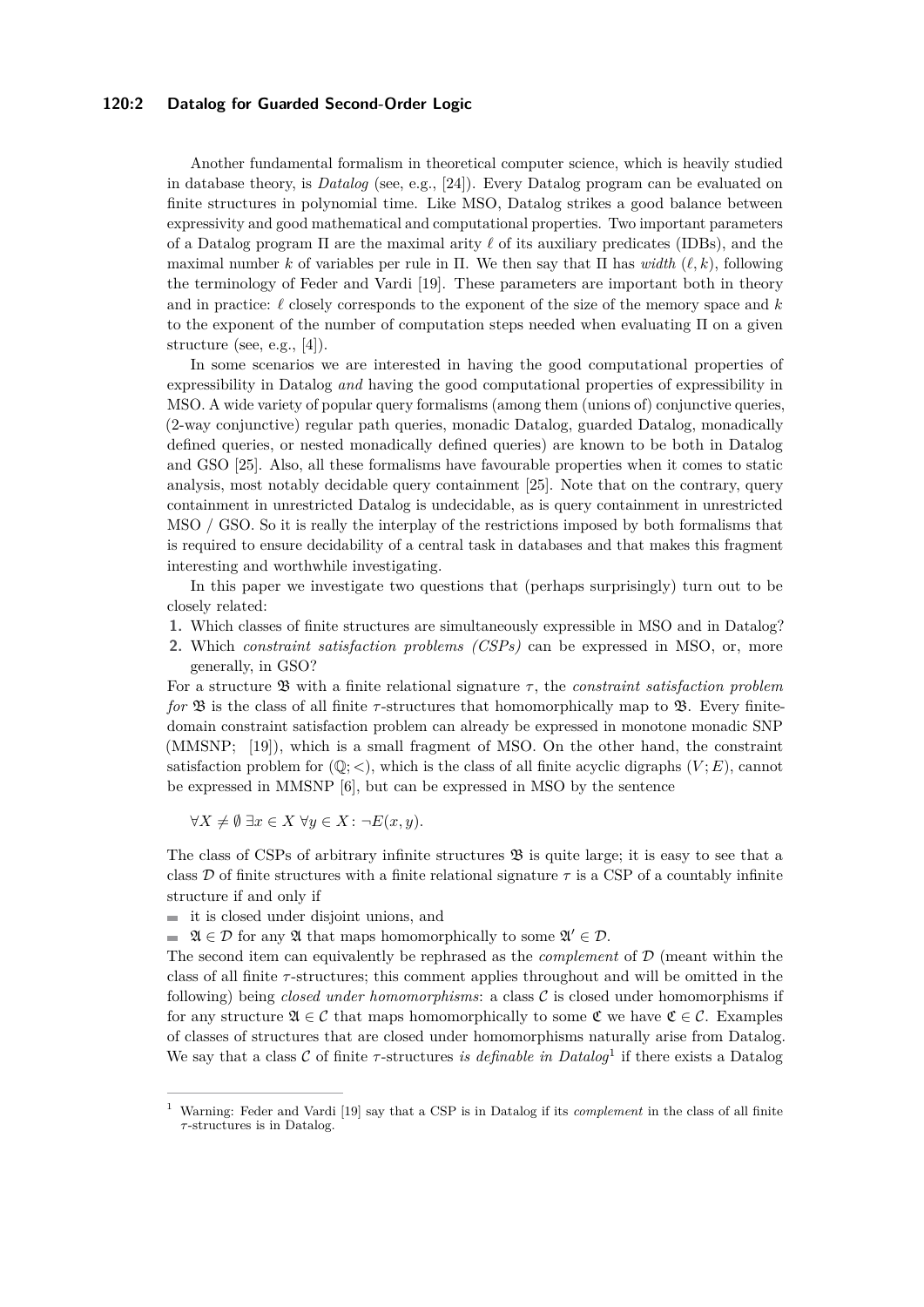program  $\Pi$  with a distinguished predicate nullary goal such that  $\Pi$  derives goal on a finite *τ*-structure if and only if the structure is in C; in this case, we write  $\llbracket \Pi \rrbracket$  for C. Every class of *τ* -structures in Datalog is closed under homomorphisms. However, not every class of finite structures in Datalog describes the complement of a CSP: consider for example, for unary predicates *R* and *B*, the class  $\mathcal{C}_{R,B}$  of finite  $\{R, B\}$ -structures 24 such that  $R^{\mathfrak{A}}$  is empty or  $B^{\mathfrak{A}}$  is empty. Clearly,  $\mathcal{C}_{R,B}$  is not closed under disjoint unions. However, a finite structure is in  $\mathcal{C}_{R,B}$  if and only if the Datalog program that consists of just one rule

 $\text{goal} := R(x), B(y)$ 

does not derive goal on that structure.

An important class of CSPs is the class of CSPs for structures  $\mathfrak{B}$  that are countably infinite and *ω*-categorical. A structure  $\mathfrak{B}$  is *ω*-categorical if all countable models of the first-order theory of  $\mathfrak{B}$  are isomorphic. A well-known example of an  $\omega$ -categorical structure is  $(\mathbb{Q};<)$ , which is a result due to Cantor [\[15\]](#page-16-7). Constraint satisfaction problems of *ω*-categorical structures can be evaluated in polynomial time on classes of treewidth bounded by some constant  $k \in \mathbb{N}$ , by a result of Bodirsky and Dalmau [\[7\]](#page-15-2). The polynomial-time algorithm presented by Bodirsky and Dalmau is in fact a Datalog program of width (*k* − 1*, k*). A Datalog program  $\Pi$  is called *sound* for a class of  $\tau$ -structures  $\mathcal{C}$  if  $\Pi$  $\Gamma \subset \mathcal{C}$ . Bodirsky and Dalmau showed that if C is the complement of the CSP of an  $\omega$ -categorical  $\tau$ -structure  $\mathfrak{B}$ then there exists for all  $\ell, k \in \mathbb{N}$  a *canonical Datalog program of width*  $(\ell, k)$  *for* C, i.e., a Datalog program Π of width (*ℓ, k*) such that

 $\blacksquare$  II is sound for C, and

 $\llbracket \Pi' \rrbracket \subseteq \llbracket \Pi \rrbracket$  for every Datalog program  $\Pi'$  of width  $(\ell, k)$  which is sound for C. m.

Moreover, whether the canonical Datalog program of width  $(\ell, k)$  for C derives goal on a given *τ* -structure A can be characterised in terms of the existential pebble game from finite model theory, played on  $(2\mathbf{i}, 2\mathbf{j})$  [\[7\]](#page-15-2). The *existential*  $\ell, k$  *pebble game* is played by two players, called *Spoiler* and *Duplicator* (see, e.g., [\[17,](#page-16-8) [19,](#page-16-5) [23\]](#page-16-9)). Spoiler starts by placing *k* pebbles on elements  $a_1, \ldots, a_k$  of  $\mathfrak{A}$ , and Duplicator responds by placing *k* pebbles  $b_1, \ldots, b_k$  on  $\mathfrak{B}$ . If the map that sends  $a_1, \ldots, a_k$  to  $b_1, \ldots, b_k$  is not a partial homomorphism from  $\mathfrak{A}$  to  $\mathfrak{B}$ , then the game is over and Spoiler wins. Otherwise, Spoiler removes all but at most *ℓ* pebbles from A, and Duplicator has to respond by removing the corresponding pebbles from B. Then Spoiler can again place all his pebbles on  $\mathfrak{A}$ , and Duplicator must again respond by placing her pebbles on  $\mathfrak{B}$ . If the game continues forever, then Duplicator wins. If  $\mathfrak{B}$  is a finite, or more generally a countable *ω*-categorical structure then Spoiler has a winning strategy for the existential  $\ell, k$  pebble game on  $(\mathfrak{A}, \mathfrak{B})$  if and only if the canonical Datalog program for  $CSP(\mathfrak{B})$  derives goal on  $\mathfrak{A}$  (Theorem [19\)](#page-12-0). This connection played an essential role in proving Datalog inexpressibility results, for example for the class of finite-domain CSPs [\[2\]](#page-15-3) (leading to a complete classification of those finite structures  $\mathfrak{B}$  such that the complement of CSP( $\mathfrak{B}$ ) can be expressed in Datalog [\[3\]](#page-15-4)).

#### **Results and Consequences**

We present a characterisation of those GSO sentences Φ that are over finite structures equivalent to a Datalog program. Our characterisation involves a variant of the existential pebble game from finite model theory, which we call the  $(\ell, k)$ *-game*. This game is defined for a homomorphism-closed class C of finite *τ* -structures, and it is played by the two players Spoiler and Duplicator on a finite *τ*-structure **2** as follows.

- Duplicator picks a countable  $\tau$ -structure  $\mathfrak{B}$  such that CSP( $\mathfrak{B}$ )  $\cap \mathcal{C} = \emptyset$ . m.
- $\blacksquare$ The game then continues as the existential  $(\ell, k)$  pebble game played by Spoiler and Duplicator on  $(\mathfrak{A}, \mathfrak{B})$ .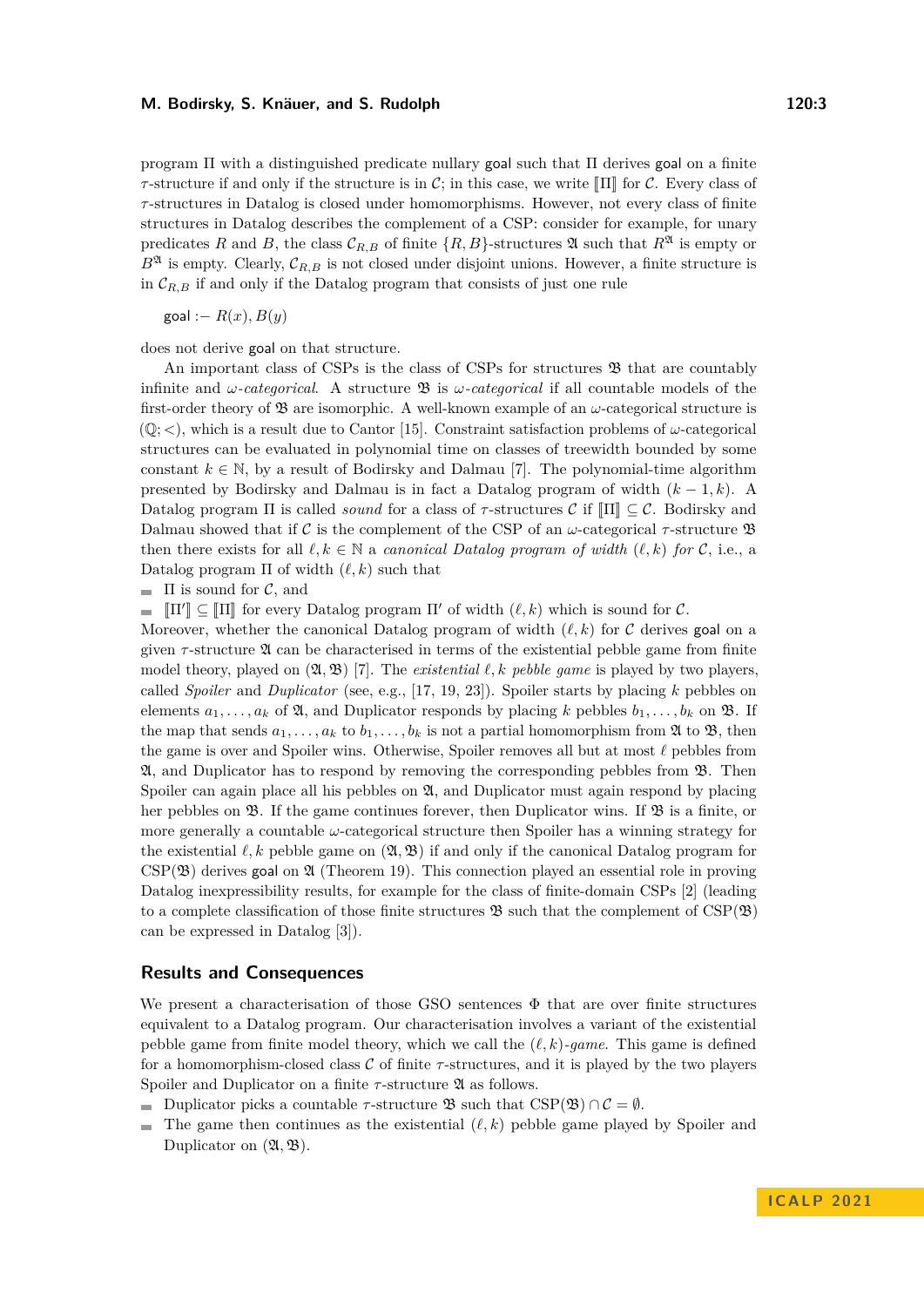#### **120:4 Datalog for Guarded Second-Order Logic**

In Section [4](#page-12-1) we show that a GSO sentence  $\Phi$  is over finite structures equivalent to a Datalog program of width (*ℓ, k*) if and only if

 $\blacksquare$   $\blacksquare$  is closed under homomorphisms, and

Spoiler wins the existential  $(\ell, k)$ -game for  $\llbracket \Phi \rrbracket$  on  $\mathfrak{A}$  if and only if  $\mathfrak{A} \models \Phi$ .

We also show that for every GSO sentence  $\Phi$  whose class of finite models  $\mathcal C$  is closed under homomorphisms and for all  $\ell, k \in \mathbb{N}$  there exists a canonical Datalog program  $\Pi$  of width  $(\ell, k)$  for C (Theorem [22\)](#page-13-0). To prove these results, we first show that every class of finite structures in GSO whose complement is closed under homomorphisms is a finite union of CSPs that can also be expressed in GSO (Lemma [16;](#page-11-0) an analogous statement holds for MSO). Moreover, every CSP in GSO is the CSP of a countable *ω*-categorical structure (Corollary [10\)](#page-9-0); this allows us to use results from [\[7\]](#page-15-2) to make the link to existential pebble games. We also present an example of such a CSP which is even expressible in MSO and coNP-complete, and hence not the CSP of a reduct of a finitely bounded homogeneous structure, unless  $NP = coNP$ (Proposition [23\)](#page-14-0). Note that our results imply that every class of finite structures that can be expressed both in in GSO and in Datalog is a finite intersection of the complements of CSPs for *ω*-categorical structures. In general, it is not true that a Datalog program describes a finite intersection of complements of CSPs (we present a counterexample in Example [18\)](#page-12-2).

## **2 Preliminaries**

In the entire text, *τ* denotes a finite signature containing relation symbols and sometimes also constant symbols. If  $R \in \tau$  is a relation symbol, we write  $ar(R)$  for its arity. If  $\mathfrak A$  is a *τ*-structure we use the corresponding capital roman *A* letter to denote the domain of  $\mathfrak{A}$ ; the domains of structures are assumed to be non-empty. If  $R \in \tau$ , then  $R^{\mathfrak{A}} \subseteq A^{ar(R)}$  denotes the corresponding relation of A.

A *primitive positive τ -formula* (in database theory also *conjunctive query*) is a firstorder *τ* -formula without disjunction, negation, and universal quantification. Every primitive positive formula is equivalent to a formula of the form

$$
\exists x_1, \ldots, x_n (\psi_1 \wedge \cdots \wedge \psi_m)
$$

where  $\psi_1, \ldots, \psi_m$  are atomic  $\tau$ -formulas, i.e., formulas built from relation symbols in  $\tau$  or equality. An *existential positive τ -formula* is a first-order *τ* -formula without negation and universal quantification. We write  $\psi(x_1, \ldots, x_n)$  if the free variables of  $\psi$  are from  $x_1, \ldots, x_n$ . If  $\mathfrak A$  is a *τ*-structure and  $\psi(x_1, \ldots, x_n)$  is a *τ*-formula, then the relation

$$
R \coloneqq \{(a_1, \ldots, a_n) \mid \mathfrak{A} \models \psi(a_1, \ldots, a_n)\}
$$

is called the relation *defined by*  $\psi$  *over*  $\mathfrak{A}$ ; if  $\psi$  can be chosen to be primitive positive (or existential positive) then *R* is called *primitively positively definable* (or *existentially positively definable*, respectively).

For all logics over the signature  $\tau$  considered in this text, we say that two formulas  $\Phi(x_1, \ldots, x_n)$  and  $\Psi(x_1, \ldots, x_n)$  are *equivalent (over finite structures)* if for all (finite)  $\tau$ structures  $\mathfrak{A}$  and all  $a_1, \ldots, a_n \in A$  we have

$$
\mathfrak{A} \models \Phi(a_1, \ldots, a_n) \Leftrightarrow \mathfrak{A} \models \Psi(a_1, \ldots, a_n).
$$

It is easy to see that every existential positive *τ* -formula is a disjunction of primitive positive *τ* -formulas (and hence referred to as a *union of conjunctive queries* in database theory). Formulas without free variables are called *sentences*; in database theory, formulas are often called *queries* and sentences are often called *Boolean queries*. If Φ is a sentence, we write  $\llbracket \Phi \rrbracket$  for the class of all finite models of  $\Phi$ .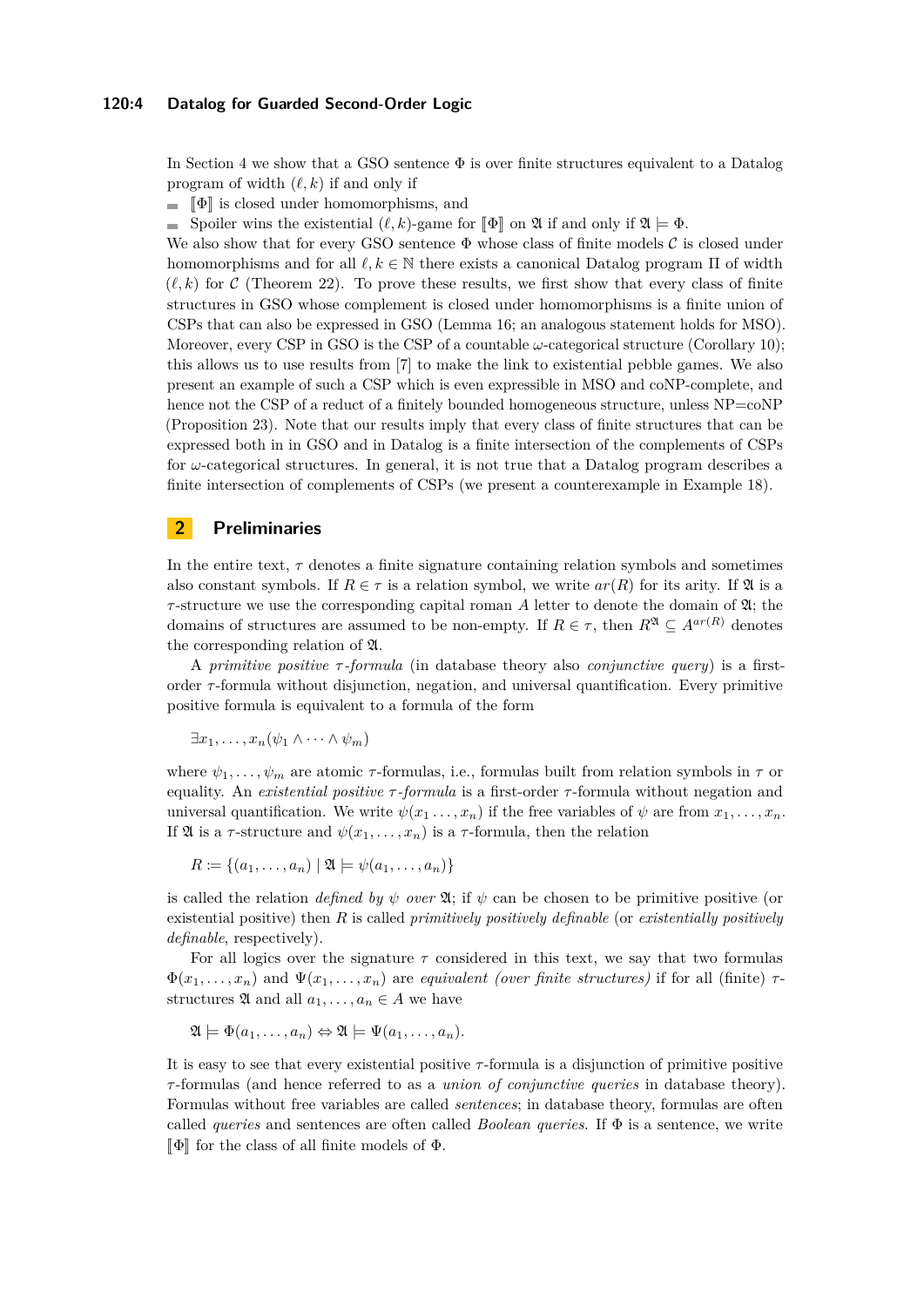A *reduct* of a relational structure  $\mathfrak A$  is a structure  $\mathfrak A'$  obtained from  $\mathfrak A$  by dropping some of the relations, and  $\mathfrak A$  is called an *expansion* of  $\mathfrak A'$ .

## **2.1 Datalog**

In this section we refer to the finite set of relation and constant symbols *τ* as *EDBs* (for *extensional database predicates*). Let *ρ* be a finite set of new relation symbols, called the *IDBs* (for *intensional database predicates*). A Datalog program is a set of rules of the form

 $\psi_0 := \psi_1, \ldots, \psi_n$ 

where  $\psi_0$  is an atomic  $\rho$ -formula and  $\psi_1, \ldots, \psi_n$  are atomic  $(\rho \cup \tau)$ -formulas; we also assume that every variable that appears in the head also appears in the body. If  $\mathfrak{A}$  is a  $\tau$ -structure, and  $\Pi$  is a Datalog program with EDBs  $\tau$  and IDBs  $\rho$ , then a  $(\tau \cup \rho)$ -expansion  $\mathfrak{A}'$  of  $\mathfrak{A}$  is called a *fixed point of*  $\Pi$  *on*  $\mathfrak{A}$  if  $\mathfrak{A}'$  satisfies the sentence

 $\forall \bar{x}(\psi_0 \vee \neg \psi_1 \vee \cdots \vee \neg \psi_n)$ 

for each rule  $\psi_0 := \psi_1, \ldots, \psi_n$ . If  $\mathfrak{A}_1$  and  $\mathfrak{A}_2$  are two  $(\rho \cup \tau)$ -structures with the same domain *A*, then  $\mathfrak{A}_1 \cap \mathfrak{A}_2$  denotes the  $(\rho \cup \tau)$ -structure with domain *A* such that  $R^{\mathfrak{A}_1 \cap \mathfrak{A}_2} := R^{\mathfrak{A}_1} \cap R^{\mathfrak{A}_2}$ . Note that if  $\mathfrak{A}_1$  and  $\mathfrak{A}_2$  are two fixed points of  $\Pi$  on  $\mathfrak{A}$ , then  $\mathfrak{A}_1 \cap \mathfrak{A}_2$  is a fixed point of  $\Pi$  on  $\mathfrak{A}$ , too. Hence, there exists a unique smallest (with respect to inclusion) fixed point of Π on A, which we denote by Π(A). It is well-known that if A is a finite structure then Π(A) can be computed in polynomial time in the size of  $\mathfrak{A}$  [\[24\]](#page-16-0). If  $R \in \rho$ , we also say that  $\Pi$  *defines R*<sup>Π(2)</sup> *on* 2Ⅰ. A Datalog program together with a distinguished predicate *R* ∈ *ρ* may also be viewed as a formula, which we also call a *Datalog query*, and which over a given *τ* -structure  $\mathfrak A$  denotes the relation  $R^{\Pi(\mathfrak A)}$ . If the distinguished predicate has arity 0, we often call it the *goal predicate*; we say that  $\Pi$  *derives* goal *on*  $\mathfrak{A}$  if goal  $\Pi(\mathfrak{A}) = \{()\}$ . The class C of finite *τ* -structures A such that Π derives goal on A is called *the class of finite τ -structures defined*  $by \Pi$ , and denoted by  $\Pi$ . Note that this class C is definable in universal second-order logic (we have to express that in every expansion of the input by relations for the IDBs that satisfies all the rules of the Datalog program the goal predicate is non-empty).

#### **2.2 Second-Order Logic**

*Second-order logic* is the extension of first-order logic which additionally allows existential and universal quantification over relations; that is, if *R* is a relation symbol and  $\phi$  is a second-order  $\tau \cup \{R\}$ -formula, then  $\exists R: \phi$  and  $\forall R: \phi$  are second-order  $\tau$ -formulas. If  $\mathfrak A$  is a *τ*-structure and  $\Phi$  is a second-order *τ*-sentence, we write  $\mathfrak{A} \models \Phi$  (and say that  $\mathfrak{A}$  is a model of  $\Phi$ ) if  $\mathfrak A$  satisfies  $\Phi$ , which is defined in the usual Tarskian style. We write  $\llbracket \Phi \rrbracket$  for the class of all finite models of Φ. A second-order formula is called *monadic* if all second-order variables are unary. We use syntactic sugar and also write  $\forall x \in X : \psi$  instead of  $\forall x (X(x) \Rightarrow \psi)$  and ∃*x* ∈ *X* : *ψ* instead of ∃*x*(*X*(*x*) ∧ *ψ*).

## **2.3 Guarded Second-Order Logic**

*Guarded Second-order Logic (GSO)*, introduced by Grädel, Hirsch, and Otto [\[21\]](#page-16-2), is the extension of *guarded first-order logic* by second-order quantifiers. Guarded (first-order) *τ* -formulas are defined inductively by the following rules [\[1\]](#page-15-5):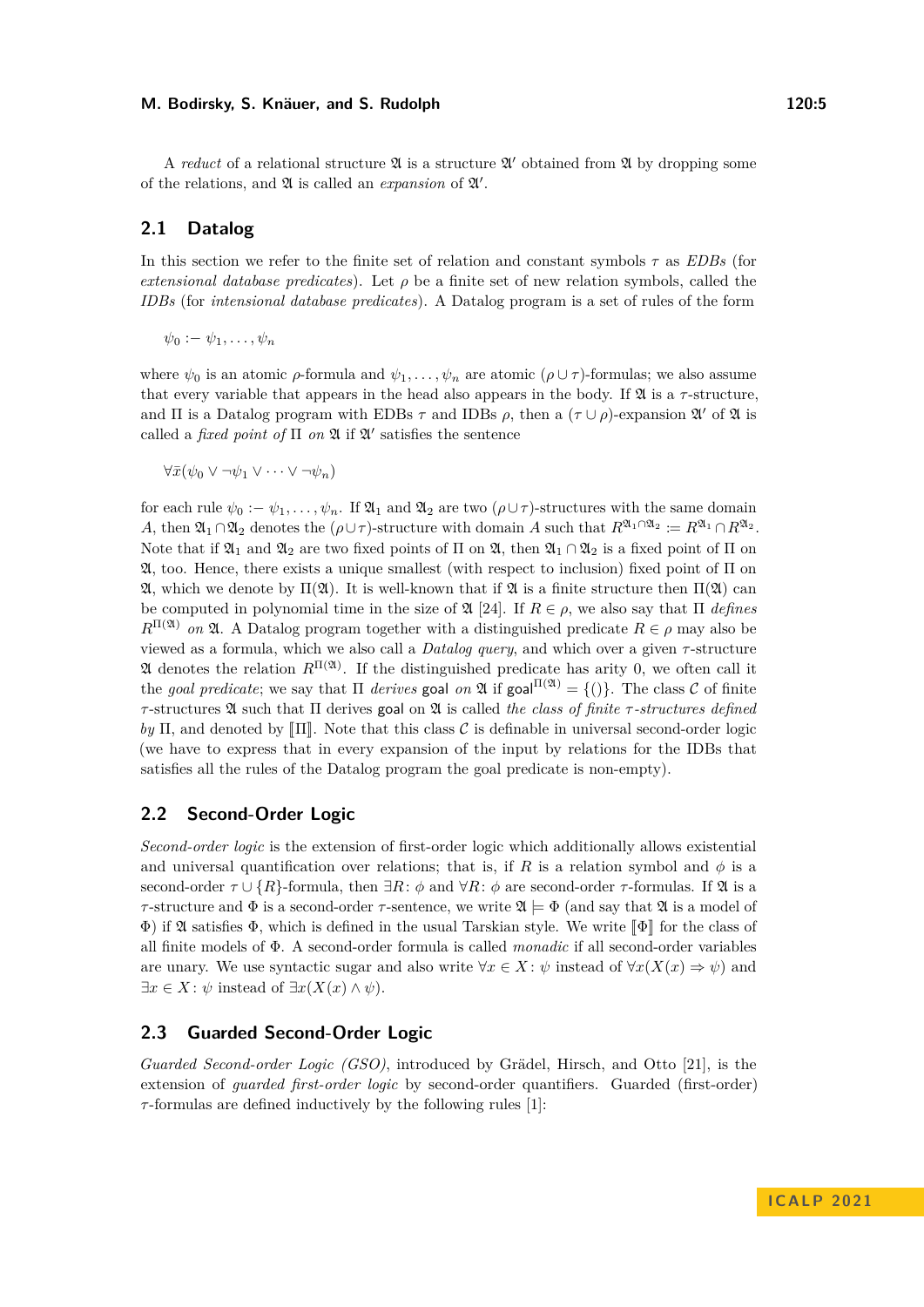- **1.** all atomic *τ* -formulas are guarded *τ* -formulas;
- **2.** if  $\phi$  and  $\psi$  are guarded  $\tau$ -formulas, then so are  $\phi \wedge \psi$ ,  $\phi \vee \psi$ , and  $\neg \phi$ .
- **3.** if  $\psi(\bar{x}, \bar{y})$  is a guarded *τ*-formula and  $\alpha(\bar{x}, \bar{y})$  is an atomic *τ*-formula such that all free variables of  $\psi$  occur in  $\alpha$  then  $\exists \bar{y}(\alpha(\bar{x}, \bar{y}) \wedge \psi(\bar{x}, \bar{y}))$  and  $\forall \bar{y}(\alpha(\bar{x}, \bar{y}) \Rightarrow \psi(\bar{x}, \bar{y}))$  are guarded *τ* -formulas.

Guarded second-order formulas are defined similarly, but we additionally allow (unrestricted) second-order quantification; GSO generalises Courcelle's logic  $\text{MSO}_2$  from graphs to general relational structures.

▶ **Definition 1.** *A second-order τ -formula is called* guarded *if it is defined inductively by the rules (1)–(3) for guarded first-order logic and additionally by second-order quantification.*

There are many semantically equivalent ways of introducing GSO [\[21\]](#page-16-2). Let  $\mathfrak{B}$  be a *τ* -structure. Then  $(t_1, \ldots, t_n)$  ∈  $B^n$  is called *guarded in* **B** if there exists an atomic *τ*-formula  $\phi$  and  $b_1, \ldots, b_k$  such that  $\mathfrak{B} \models \phi(b_1, \ldots, b_k)$  and  $\{t_1, \ldots, t_n\} \subseteq \{b_1, \ldots, b_k\}$ . Note that (for  $n = 1$ ) every element of *B* is guarded (because of the atomic formula  $x = x$ ). A relation  $R \subseteq B^n$  is called *guarded* if all tuples in *R* are guarded. Note that all unary relations are guarded. If  $\Psi$  is an arbitrary second-order sentence, we say that a finite structure  $\mathfrak A$ *satisfies*  $\Psi$  *with guarded semantics*, in symbols  $\mathfrak{A} \models_q \Phi$ , if all second-order quantifiers in  $\Psi$ are evaluated over guarded relations only. Note that for MSO sentences, the usual semantics and the guarded semantics coincide.

▶ **Proposition 2** (see [\[21\]](#page-16-2))**.** *Guarded Second-order Logic and full Second-order Logic with guarded semantics are equally expressive.*

It follows that GSO is at least as expressive as MSO. There are Datalog programs that are equivalent to a GSO sentence, but not to an MSO sentence. The proof is based on a variant of an example of a Datalog query in GSO given in [\[13\]](#page-16-10) (Example 2).

<span id="page-5-0"></span>▶ **Proposition 3.** *There is a Datalog query that can be expressed in GSO but not in MSO.*

**Proof.** Let  $\tau$  be the signature consisting of the binary relation symbols  $S, T, R, N$ , and let C be the class of finite *τ* -structures such that the following Datalog program with one binary IDB *U* derives goal.

$$
U(x, y) := S(x, y)
$$
  
\n
$$
U(x', y') := U(x, y), N(x, x'), N(y, y'), R(x', y')
$$
  
\n
$$
U(x', y') := U(x, y), T(x, y)
$$

On the left of Figure [1](#page-6-0) one can find an example of a  $\{S, T, R, N\}$ -structure  $\mathfrak{B}$  where the given Datalog program derives goal. To show that  $\mathcal C$  is not MSO definable, suppose for contradiction that there exists an MSO sentence  $\Phi$  such that  $\llbracket \Phi \rrbracket = \mathcal{C}$ . We use  $\Phi$  to construct an MSO sentence  $\Psi$  which holds on a finite word  $w \in \{a, b\}^*$  (represented as a structure with signature  $P_a, P_b,$   $\lt$  in the usual way [\[24\]](#page-16-0)) if and only if  $w \in \{a^n b^n \mid n \ge 1\}$ ; this contradicts the theorem of Büchi-Elgot-Trakhtenbrot (see, e.g., [\[24\]](#page-16-0)). Let  $\Phi'$  be the MSO sentence obtained from  $\Phi$  by replacing all subformulas of  $\Phi$  of the form

- $S(x, y)$  by a formula  $\phi_S(x, y)$  that states that *x* is the smallest element with respect to  $\langle$ , that  $P_b(y)$ , and that there is no  $z \langle y \rangle$  in  $P_b$ ;
- $T(x, y)$  by a formula  $\phi_T(x, y)$  that states that  $P_a(x)$ , that there is no  $z > x$  in  $P_a$ , and that  $y$  is the largest element with respect to  $\lt$ ;
- *R*(*x, y*) by the formula  $\phi_R(x, y)$  given by  $x < y$ ;
- $N(x, y)$  by a formula  $\phi_N(x, y)$  stating that *y* is the next element after *x* with respect to *<*.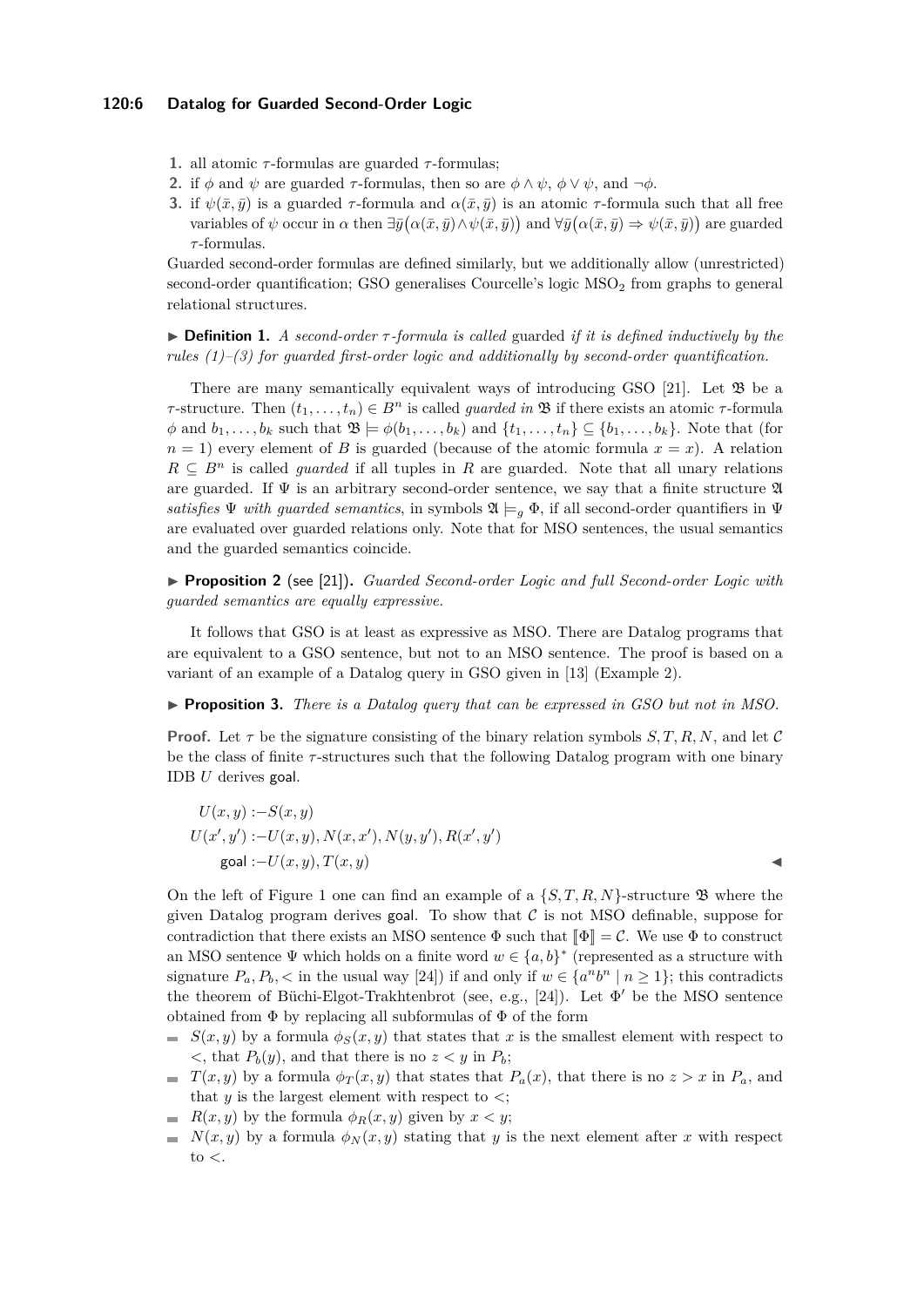<span id="page-6-0"></span>

**Figure 1** An example of an  $\{S, T, R, N\}$ -structure  $\mathfrak{B}$  in the class C of Proposition [3.](#page-5-0)

The resulting MSO sentence  $\Psi_1$  has the signature  $\{P_a, P_b, \langle\}\$ ; let  $\Psi$  be the conjunction of  $\Psi_1$  with the sentence  $\Psi_2$  which states that for all  $x, y \in A$ , if  $x < y$  and  $P_a(y)$  then  $P_a(x)$ . We first show that if  $\mathfrak{A}$  is a  $\{<, P_a, P_b\}$ -structure that represents a word  $w_{\mathfrak{A}} \in \{a, b\}^*$ , then  $\mathfrak{A} \models \Psi$  if and only if  $w_{\mathfrak{A}}$  is of the form  $a^n b^n$  for some  $n \geq 1$ . Let  $\mathfrak{B}$  be the  $\{S, T, R, N\}$ structure such that for  $X \in \{S, T, R, N\}$  we have  $X^{\mathfrak{B}} := \{(x, y) \mid \mathfrak{A} \models \phi_X(x, y)\}.$  See Figure [1](#page-6-0) for an example of a structure  $\mathfrak A$  such that  $w_{\mathfrak A} = a^4b^4$  and the corresponding  $\{S, T, R, N\}$ -structure **B**.

If  $w_{\mathfrak{A}}$  is of the form  $a^n b^n$  for some  $n \geq 1$ , then  $\mathfrak A$  clearly satisfies  $\Psi_2$ . To show that it also satisfies  $\Psi_1$ , let  $v_1, \ldots, v_n, w_1, \ldots, w_n \in A$  be such that  $\{v_1, \ldots, v_n\} = P_a^{\mathfrak{A}}$  and  $\{w_1,\ldots,w_n\} = P_b^{\mathfrak{A}}$  such that for all  $i, j \in \{1,\ldots,n\}$ , if  $i < j$  then  $v_i <^{\mathfrak{A}} v_j$  and  $w_i <^{\mathfrak{A}} w_j$ . Then

<span id="page-6-1"></span>
$$
(v_1, w_1) \in S^{\mathfrak{B}}, \qquad (v_n, w_n) \in T^{\mathfrak{B}},
$$
  
\n
$$
(v_i, w_i) \in R^{\mathfrak{B}} \text{ for all } i \in \{2, \dots, n-1\},
$$
  
\n
$$
(v_i, v_{i+1}), (w_i, w_{i+1}) \in N^{\mathfrak{B}} \text{ for all } i \in \{1, \dots, n-1\}.
$$
\n(1)

It follows that  $\mathfrak{B}$  satisfies  $\Phi$  and therefore  $\mathfrak{A} \models \Psi$ .

For the converse direction, suppose that  $\mathfrak{A} \models \Psi$ . Clearly,  $w_{\mathfrak{A}} \in a^*b^*$  because  $\mathfrak{A} \models \Psi_2$ . Moreover, since  $\mathfrak{A} \models \Psi_1$  we have that  $\mathfrak{B} \models \Phi$ , and hence there exist  $n \in \mathbb{N}$  and elements  $v_1, \ldots, v_n, w_1, \ldots, w_n \in A$  such that  $\mathfrak{B}$  satisfies [\(1\)](#page-6-1). We first prove that  $P_a^{\mathfrak{A}} = \{v_1, \ldots, v_n\}$ and  $|P_a^{\mathfrak{A}}| = n$ . Since  $(v_n, w_n) \in T^{\mathfrak{B}}$  we have  $\phi_T(v_n, w_n)$  and hence  $v_n \in P_a^{\mathfrak{A}}$ . Since **26**  $\uplus$  *N*(*v*<sub>1</sub>*, v*<sub>2</sub>)*,..., N*(*v*<sub>*n*−1</sub>*, v*<sub>*n*</sub>) we have that *v*<sub>1</sub> < *v*<sub>2</sub> < ··· < *v*<sub>*n*−1</sub> < *v*<sub>*n*</sub> holds in 24 and it also follows that  $|P_a^{\mathfrak{A}}| = n$ . Then for every  $i \in n$  we have that  $v_i \in P_a^{\mathfrak{A}}$  because  $v_i \leq v_n, v_n \in P_a^{\mathfrak{A}}, \text{ and } w_{\mathfrak{A}} \in a^*b^*.$  Now suppose for contradiction that there exists  $x \in P_a^{\mathfrak{A}} \setminus \{v_1, \ldots, v_n\}$ ; choose *x* largest with respect to  $\langle \mathcal{A}^{\mathfrak{A}} \rangle$ . Since  $(v_n, w_n) \in T^{\mathfrak{B}}$  and  $x \in P_a^{\mathfrak{A}}$ we must have  $x \le v_n$ , and hence  $x < v_n$  since  $x \notin \{v_1, \ldots, v_n\}$ . Then there exists  $y \in A$  such that  $\phi_N(x, y)$  holds in  $\mathfrak{A}$ . Since  $y \leq v_n$ ,  $v_n \in P_a^{\mathfrak{A}}$ , and  $w_{\mathfrak{A}} \in a^* b^*$ , we must have  $P_a^{\mathfrak{A}}$ . By the maximal choice of *x* we get that  $y = v_i$  for some  $i \in \{1, \ldots, n\}$ . But then  $\phi_N(x, v_i)$  implies that  $x \in \{v_1, \ldots, v_{n-1}\}$ , a contradiction. Similarly, one can prove that  $P_b^{\mathfrak{A}} = \{w_1, \ldots, w_n\}$ and that  $|P_b^{\mathfrak{A}}| = n$ . This implies that  $w_{\mathfrak{A}} = a^n b^n$ .

We finally have to prove that C is in GSO. Let  $\Phi$  be the GSO  $\{S, T, R, N\}$  sentence with existentially quantified unary relations  $V, W$ , and existentially quntified binary relations  $R' \subseteq R$  and  $N' \subseteq N$ , which states that

- there are elements  $v_1, v_n \in V$  and  $w_1, w_n \in W$  such that  $S(v_1, w_1)$  and  $T(v_n, w_n)$  hold;
- for every  $x \in V \setminus \{v_1\}$  there exists a unique element  $y \in V \setminus \{v_n\}$  such that  $N'(y, x)$ holds;
- for every  $x \in V \setminus \{v_n\}$  there exists a unique element  $y \in V \setminus \{v_1\}$  such that  $N'(x, y)$ holds;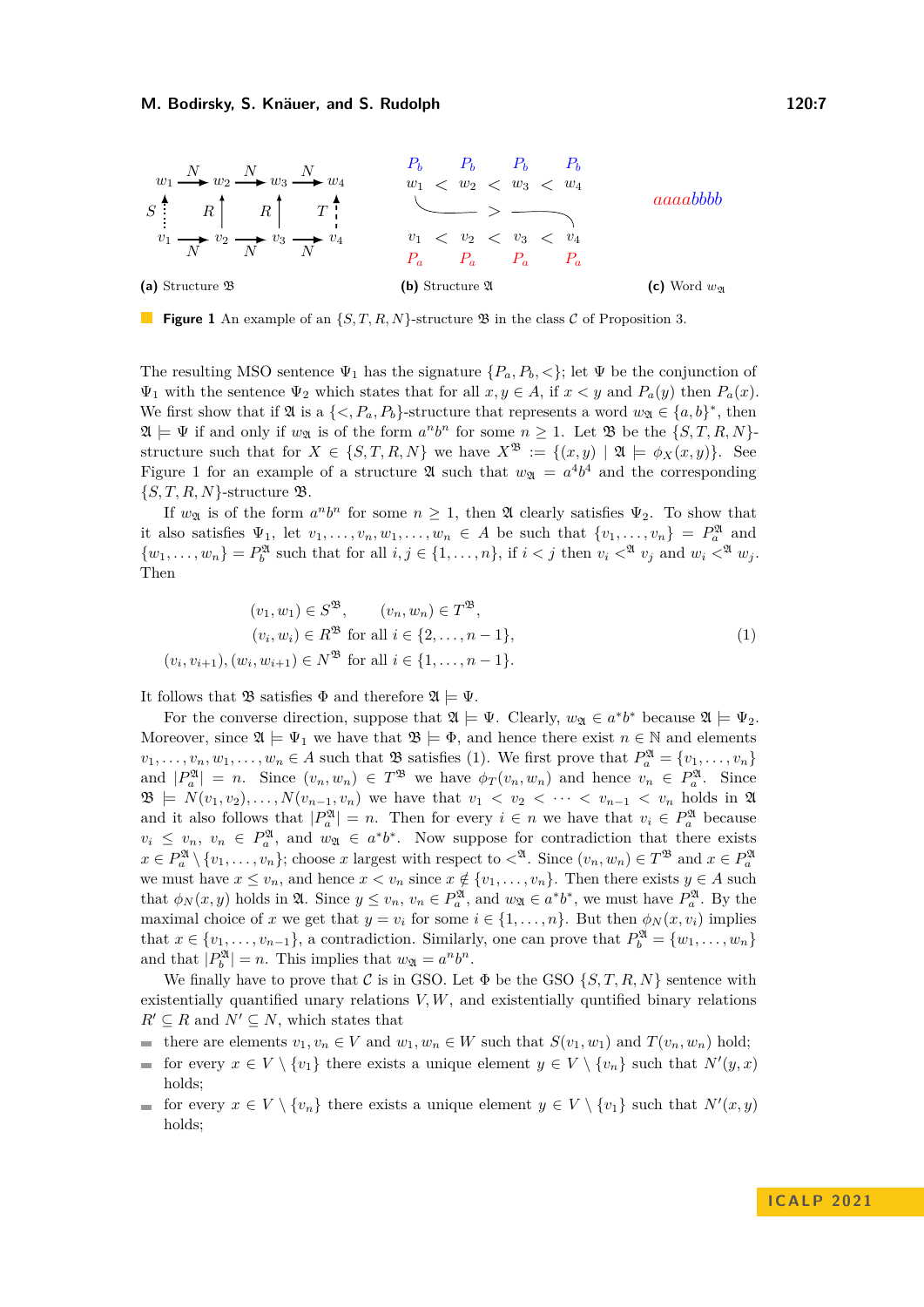- for every  $x \in W \setminus \{w_1\}$  there exists a unique element  $y \in W \setminus \{w_n\}$  such that  $N'(y, x)$ holds;
- for every  $x \in W \setminus \{w_n\}$  there exists a unique element  $y \in W \setminus \{w_1\}$  such that  $N'(x, y)$  $\rightarrow$ holds;
- for all  $v \in V$  and  $w \in W$  we have that  $N'(v_1, v) \wedge N'(w_1, w)$  implies  $R'(v, w)$ .
- for all  $v, v' \in V \setminus \{v_1, v_n\}$  and  $w, w' \in W \setminus \{w_1, w_n\}$  we have that  $R'(v, w) \wedge N'(v, v') \wedge$  $N'(w, w')$  implies  $R'(v, w)$ .
- For all  $v \in V$  and  $w \in W$  we have that  $N'(v, v_n) \wedge N'(w, w_n)$  implies  $R'(v, w)$ .

Then  $\Phi$  holds on a finite  $\{S, T, R, N\}$ -structure  $\mathfrak B$  if and only if *B* has elements  $v_1, \ldots, v_n, w_1, \ldots, w_n$  satisfying [\(1\)](#page-6-1), which is the case if and only if  $\mathfrak{B} \in \mathcal{C}$ .

Sometimes, we will also use the term GSO (MSO, Datalog) to denote all problems (i.e., all classes of structures) that can be expressed in the formalism. In particular, this justifies to say that a certain CSP is *in* GSO (MSO, Datalog).

## <span id="page-7-1"></span>**3 Homomorphism-Closed GSO**

We prove that the class of finite models of a GSO sentence is a finite union of CSPs of *ω*-categorical structures whenever its complement is closed under homomorphisms. In particular, every CSP in GSO (and therefore every CSP in MSO) is the CSP of an *ω*categorical structure. CSPs that can be formulated as the CSP of an  $\omega$ -categorical structure have been characterised [\[10\]](#page-15-6); this characterisation will be recalled in the next section.

## <span id="page-7-2"></span>**3.1 CSPs for Countably Categorical Structures**

By the theorem of Ryll-Nardzewski, a countable structure  $\mathfrak{B}$  is  $\omega$ -categorical if and only if for every  $n \in \mathbb{N}$  there are finitely many orbits of the componentwise action of the automorphism group of  $\mathfrak{B}$  on  $B^n$  (see, e.g., [\[22\]](#page-16-11)). We now present a condition that characterises classes of structures that are CSPs of *ω*-categorical structures. Let C be a class of finite *τ* -structures. Let  $\Lambda_n$  be the class of primitive positive *τ*-formulas with free variables  $x_1, \ldots, x_n$  whose canonical database is in C. We define  $\sim_n^C$  to be the equivalence relation on  $\Lambda_n$  such that  $\phi_1 \sim_n^C \phi_2$  holds if for all primitive positive  $\tau$ -formulas  $\psi(x_1, \ldots, x_n)$  we have that  $\phi_1(x_1, \ldots, x_n) \wedge \psi(x_1, \ldots, x_n)$ is satisfiable in a structure from C if and only if  $\phi_2(x_1, \ldots, x_n) \wedge \psi(x_1, \ldots, x_n)$  is satisfiable in a structure from C. The *index* of an equivalence relation is the number of its equivalence classes.

<span id="page-7-0"></span>▶ **Theorem 4** (Bodirsky, Hils, Martin [\[10\]](#page-15-6), Theorem 4.27)**.** *Let* C *be a constraint satisfaction problem. Then there is an ω*-*categorical structure*  $\mathfrak{B}$  *such that*  $\mathcal{C} = \text{CSP}(\mathfrak{B})$  *iff* ∼ $_n^{\mathcal{C}}$  *has finite index for all n. Moreover, the structure*  $\mathcal{B}$  *can be chosen so that for all*  $n \in \mathbb{N}$  *the orbits of the componentwise action of the automorphism group of* B *on B<sup>n</sup> are primitively positively definable in* B*.*

**Example 5.** The structure  $\mathfrak{B}_1 \coloneqq (\mathbb{Z}; <)$  is not *ω*-categorical. However,  $\sim_n^{\text{CSP}(\mathfrak{B}_1)}$  has finite index for all *n*, and indeed  $CSP(\mathbb{Z}; <) = CSP(\mathbb{Q}; <)$  and  $(\mathbb{Q}; <)$  is  $\omega$ -categorical. On the other hand, for  $\mathfrak{B}_2 \coloneqq (\mathbb{Z}; \text{Succ})$  we have that the index  $\sim_2^{\text{CSP}(\mathfrak{B}_2)}$  is infinite, and it follows that there is no *ω*-categorical structure  $\mathfrak{B}$  such that  $CSP(\mathfrak{B}_2) = CSP(\mathfrak{B})$ ; see [\[6\]](#page-15-1).

A rich source of examples of *ω*-categorical structures are structures with finite relational signature that are *homogeneous*, i.e., every isomorphism between finite substructures can be extended to an automorphism. There are uncountably many countable homogeneous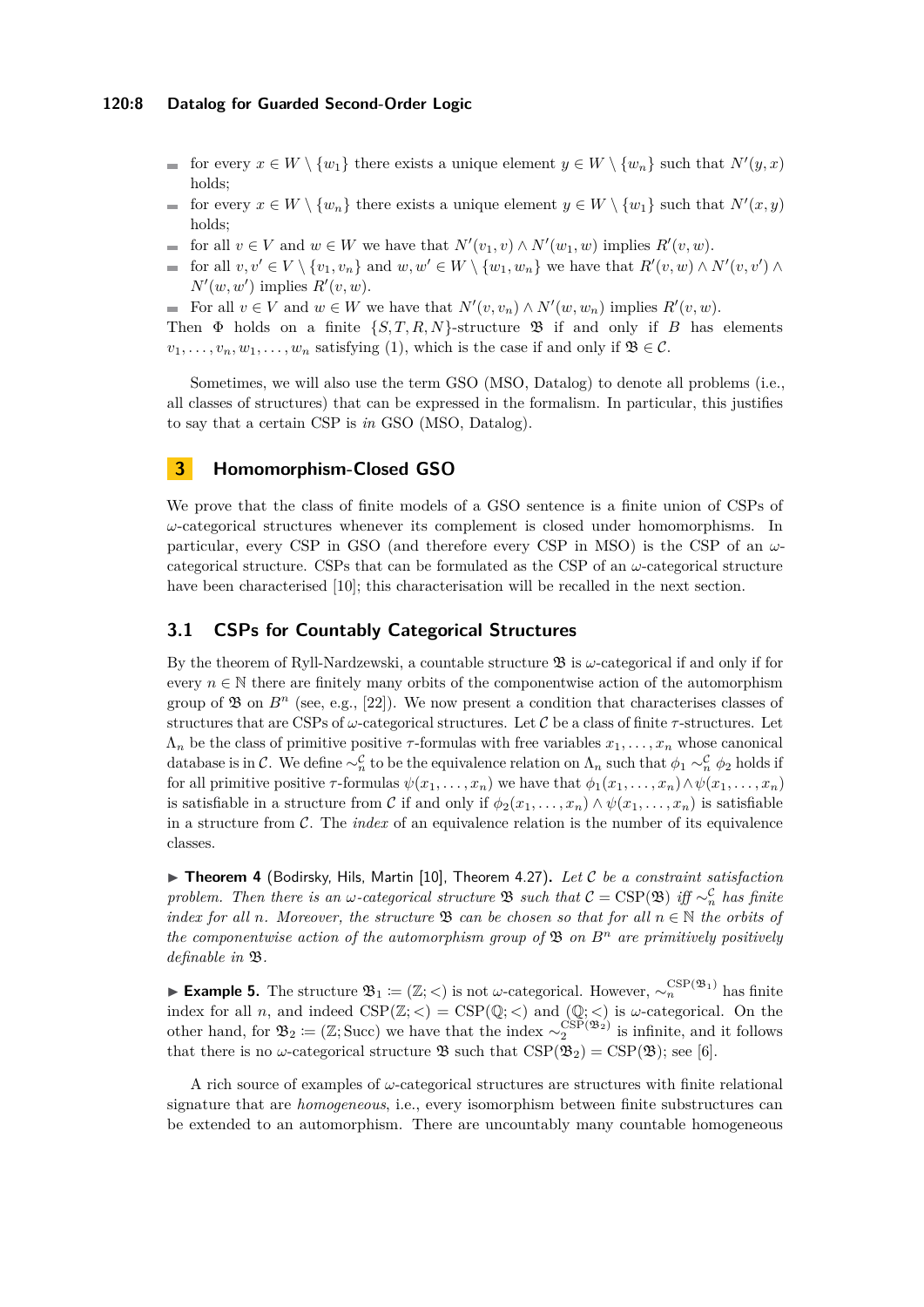digraphs with pairwise distinct CSP, and it follows that there are homogeneous digraphs with undecidable CSPs. A structure  $\mathfrak B$  is called *finitely bounded* if there exists a finite set  $\mathcal F$ of finite structures such that a finite structure  $\mathfrak A$  embeds into  $\mathfrak B$  if and only if no structure in  $F$  embeds into  $\mathfrak{A}$ .

It is well-known that if a structure is *ω*-categorical, then all of its *reducts* are *ω*-categorical as well [\[22\]](#page-16-11). Moreover, it is easy to see that the CSP of reducts of finitely bounded structures is in NP. It has been conjectured that the CSP of reducts of finitely bounded homogeneous structures is in P or NP-complete [\[12\]](#page-16-12); this conjecture generalises the finite-domain complexity dichotomy that was conjectured by Feder and Vardi [\[19\]](#page-16-5) and proved by Bulatov [\[14\]](#page-16-13) and by Zhuk [\[26\]](#page-16-14).

## **3.2 Quantifier Rank**

In order to construct *ω*-categorial structures for a given CSP in GSO, we need to verify the condition given in Theorem [4;](#page-7-0) in this context, it will be convenient to work with signatures that also contain constant symbols. The *quantifier rank* of a second-order  $\tau$ -formula  $\Phi$  is the maximal number of nested (first-order or second-order) quantifiers in  $\Phi$ ; for this definition, we view  $\Phi$  as a second-order sentence with guarded semantics, just as in [\[5\]](#page-15-7). If  $\mathfrak A$  and  $\mathfrak B$  are *τ*-structures and  $q \in \mathbb{N}$  we write  $\mathfrak{A} \equiv_q^{\text{GSO}} \mathfrak{B}$  if  $\mathfrak{A}$  and  $\mathfrak{B}$  satisfy the same GSO *τ*-sentences of quantifier rank at most *q*.

<span id="page-8-1"></span>**► Lemma 6** (Proposition 3.3 in [\[5\]](#page-15-7)). Let  $q \in \mathbb{N}$  and  $\tau$  be a finite signature with relation and *constant symbols. Then*  $\equiv_q^{\text{GSO}}$  *is an equivalence relation with finite index on the class of all finite*  $\tau$ -structures. Moreover, every class of  $\equiv_q^{\rm GSO}$  can be defined by a single GSO sentence *with quantifier rank q. The analogous statements hold for MSO as well.*

If  $\mathfrak A$  is a  $\tau$ -structure and  $\bar a$  is a *k*-tuple of elements of *A*, then we write  $(\mathfrak A, \bar a)$  for a  $\tau \cup \{c_1, \ldots, c_k\}$ -structure expanding  $\mathfrak{A}$  where  $c_1, \ldots, c_k$  denote fresh constant symbols being mapped to the corresponding entries of  $\bar{a}$ . If  $\mathfrak{A}$  and  $\mathfrak{B}$  are  $\tau$ -structures and  $\bar{a} \in A^k$ ,  $\bar{b} \in B^k$ , and when writing  $(2\mathfrak{A}, \bar{a}) \equiv_q^{\text{GSO}} (2\mathfrak{B}, \bar{b})$  we implicitly assume that we have chosen the same constant symbols for  $\bar{a}$  and for  $\bar{b}$ .

<span id="page-8-0"></span>▶ **Lemma 7** (Proposition 3.4 in [\[5\]](#page-15-7))**.** *Let q* ∈ N *and let* A *and* B *be τ -structures. Then*  $\mathfrak{A} \equiv_{q+1}^{\text{GSO}} \mathfrak{B}$  *if and only if the following properties hold:* 

- *(first-order forth) For every*  $a \in A$ *, there exists*  $b \in B$  *such that*  $(\mathfrak{A}, a) \equiv_{q}^{\text{GSO}} (\mathfrak{B}, b)$ *.*
- *(first-order back) For every*  $b \in B$ *, there exists*  $a \in A$  *such that*  $(\mathfrak{A}, a) \equiv_{q}^{\text{GSO}} (\mathfrak{B}, b)$ *.*
- *(second-order forth) For every expansion* A ′ *of* A *by a guarded relation, there exists an*  $\equiv$ *expansion*  $\mathfrak{B}'$  *of*  $\mathfrak{B}$  *by a guarded relation such that*  $\mathfrak{A}' \equiv_q^{\mathrm{GSO}} \mathfrak{B}'$ *.*
- *(second-order back) For every expansion* B′ *of* B *by a guarded relation, there exists an expansion*  $\mathfrak{A}'$  *of*  $\mathfrak{A}$  *by a guarded relation such that*  $\mathfrak{A}' \equiv_q^{\text{GSO}} \mathfrak{B}'$ *.*

In the following,  $\tau$  denotes a finite relational signature.

<span id="page-8-3"></span> $\blacktriangleright$  **Definition 8.** Let  $\rho := \{c_1, \ldots, c_n\}$  be a finite set of constant symbols. Then  $\mathcal{D}_n$  is defined *to be the set of all pairs*  $(\mathfrak{A}, \mathfrak{B})$  *of finite*  $(\tau \cup \rho)$ *-structures such that* 

 $c^{\mathfrak{A}} = c^{\mathfrak{B}}$  *for all constant symbols*  $c \in \rho$ *;* 

 ${c_1^{\mathfrak{A}}, \ldots, c_n^{\mathfrak{A}}} = A \cap B = {c_1^{\mathfrak{B}}, \ldots, c_n^{\mathfrak{B}}}$ .

*We write*  $\mathfrak{A} \cup \mathfrak{B}$  *for the structure with domain*  $A \cup B$  *such that*  $R^{\mathfrak{A} \cup \mathfrak{B}} \coloneqq R^{\mathfrak{A}} \cup R^{\mathfrak{B}}$  *for each relation symbol*  $R \in \tau$  *and*  $c^{\mathfrak{A} \oplus \mathfrak{B}} = c^{\mathfrak{A}} = c^{\mathfrak{B}}$  *for each constant symbol*  $c \in \rho$ *.* 

<span id="page-8-2"></span>The following theorem in the special case of  $n = 0$  is Proposition 4.1 in [\[5\]](#page-15-7).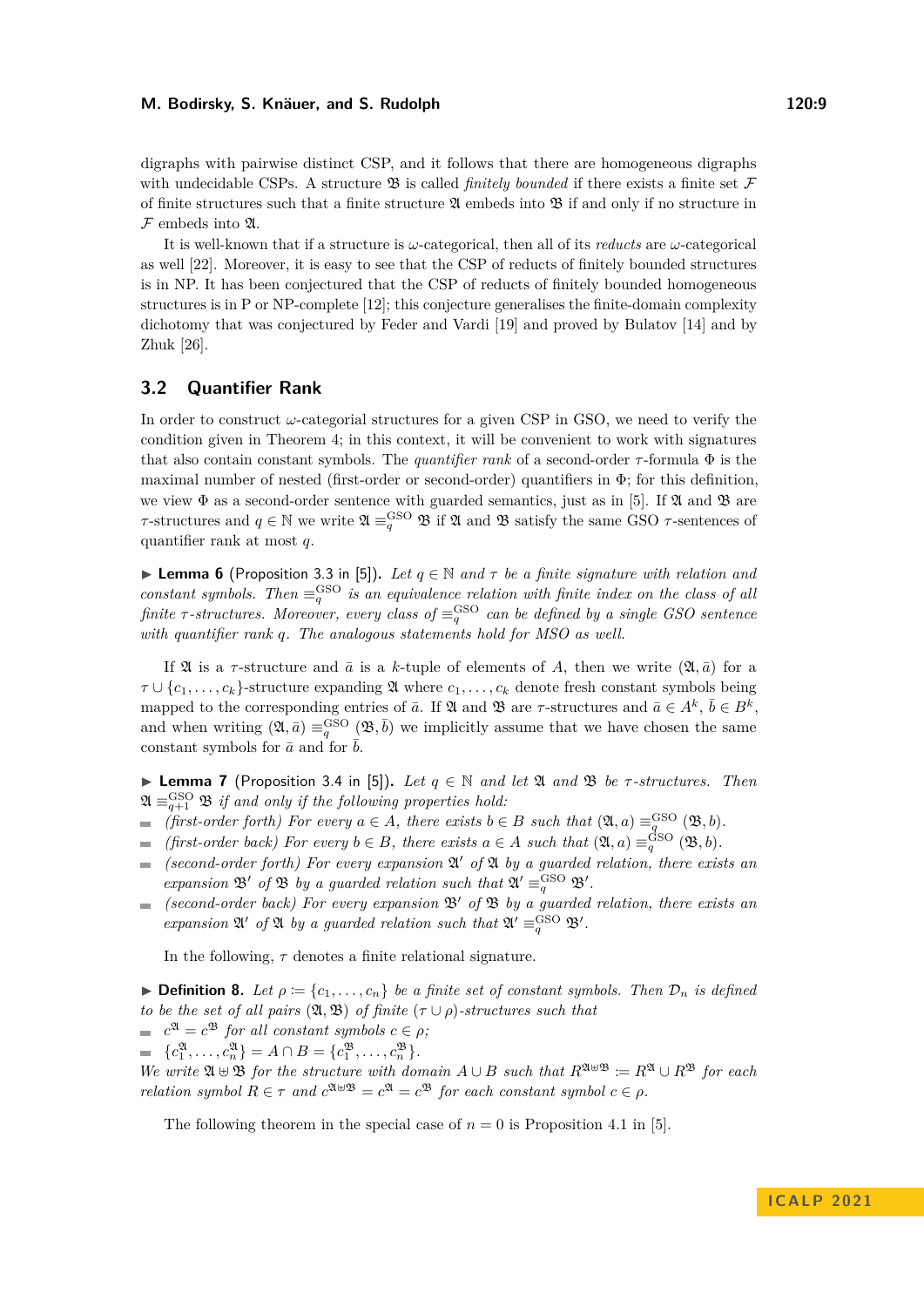▶ **Theorem 9.** Let  $q, n, r, s \in \mathbb{N}$ , let  $(\mathfrak{A}_1, \mathfrak{B}_1), (\mathfrak{A}_2, \mathfrak{B}_2) \in \mathcal{D}_n$ , and let  $\bar{a}_1 \in (A_1)^r$ ,  $\bar{a}_2 \in (A_2)^r$ ,  $\bar{b}_1 \in (B_1)^s$ ,  $\bar{b}_2 \in (B_2)^s$  be such that  $(\mathfrak{A}_1, \bar{a}_1) \equiv_q^{\text{GSO}} (\mathfrak{A}_2, \bar{a}_2)$  and  $(\mathfrak{B}_1, \bar{b}_1) \equiv_q^{\text{GSO}} (\mathfrak{B}_2, \bar{b}_2)$ . *Then*

$$
(\mathfrak{A}_1 \uplus \mathfrak{B}_1, \bar{a}_1, \bar{b}_1) \equiv^{\mathrm{GSO}}_{q} (\mathfrak{A}_2 \uplus \mathfrak{B}_2, \bar{a}_2, \bar{b}_2).
$$

**Proof.** Our proof is by induction on *q*. Every quantifier-free formula is a Boolean combination of atomic formulas, so for  $q = 0$  it suffices to consider atomic formulas  $\phi$ . By symmetry, it suffices to show that if  $(\mathfrak{A}_1 \oplus \mathfrak{B}_1, \bar{a}_1, \bar{b}_1) \models \phi$  then  $(\mathfrak{A}_2 \oplus \mathfrak{B}_2, \bar{a}_2, \bar{b}_2) \models \phi$ . Then  $\phi$  is built using a relation symbol  $R \in \tau$ , and the tuple that witnesses the truth of  $\phi$  in  $\mathfrak{A}_1 \oplus \mathfrak{B}_1$  must be from  $R^{\mathfrak{A}_1}$  or from  $R^{\mathfrak{B}_1}$ , by the definition of  $\mathfrak{A}_1 \oplus \mathfrak{B}_1$ . We first consider the former case; the latter case can be treated similarly. If a constant that appears in  $\phi$  is from  $A_1 \cap B_1$ , then by the definition of  $\mathcal{D}_n$  this element is denoted by a constant symbol  $c \in \rho$ , and therefore we may assume without loss of generality that  $\phi$  is a formula over the signature of  $(\mathfrak{A}_1, \bar{a}_1)$ . Hence,  $(\mathfrak{A}_1, \bar{a}_1) \models \phi$  and by assumption  $(\mathfrak{A}_2, \bar{a}_2) \models \phi$ . This in turn implies that  $(\mathfrak{A}_2 \oplus \mathfrak{B}_2, \bar{a}_2, \bar{b}_2) \models \phi$ .

For the inductive step, suppose that the claim holds for *q*, and that  $(\mathfrak{A}_1, \bar{a}_1) \equiv_{q+1}^{\text{GSO}} (\mathfrak{A}_2, \bar{a}_2)$ and  $(\mathfrak{B}_1, \bar{b}_1) \equiv_{q+1}^{\text{GSO}} (\mathfrak{B}_2, \bar{b}_2)$ . By symmetry and Lemma [7](#page-8-0) it suffices to verify the properties (first-order forth) and (second-order forth). Let  $c_1 \in A_1 \cup B_1$ . We may assume that  $c_1 \in A_1$ ; the case that  $c_1 \in B_1$  can be shown similarly. By Lemma [7,](#page-8-0) there exists  $c_2 \in A_2$  such that  $(\mathfrak{A}_1, \bar{a}_1, c_1) \equiv_q^{\text{GSO}} (\mathfrak{A}_2, \bar{a}_2, c_2)$ . By the inductive assumption, this implies that

 $\left(\mathfrak{A}_{1}\uplus\mathfrak{B}_{1},\bar{a}_{1},c_{1},\bar{b}_{1}\right)\equiv_{q}^{\mathrm{GSO}}\left(\mathfrak{A}_{2}\uplus\mathfrak{B}_{2},\bar{a}_{2},c_{2},\bar{b}_{2}\right)$ 

and concludes the proof of (first-order forth).

Now let *R* be a guarded relation of  $\mathfrak{A}_1 \oplus \mathfrak{B}_1$  of arity *k*. Let  $\mathfrak{A}'_1$  be the expansion of  $\mathfrak{A}_1$ by the guarded relation  $R \cap A_1^k$ , and  $\mathfrak{B}'_1$  be the expansion of  $\mathfrak{B}_1$  by the guarded relation  $R \cap B_1^k$ . By Lemma [7](#page-8-0) there are expansions  $\mathfrak{A}'_2$  of  $\mathfrak{A}$  and  $\mathfrak{B}'_2$  of  $\mathfrak{B}_2$  by guarded relations such that  $(\mathfrak{A}'_1, \bar{a}_1) \equiv_q^{\text{GSO}} (\mathfrak{A}'_2, \bar{a}_2)$  and  $(\mathfrak{B}'_1, \bar{b}_1) \equiv_q^{\text{GSO}} (\mathfrak{B}'_2, \bar{b}_2)$ . By the inductive assumption, this implies that  $(\mathfrak{A}'_1 \oplus \mathfrak{B}'_1, \bar{a}_1, \bar{b}_1) \equiv_q^{\text{GSO}} (\mathfrak{A}'_2 \oplus \mathfrak{B}'_2, \bar{a}_2, \bar{b}_2)$ , which completes the proof of  $(\text{second-order forth}).$ 

<span id="page-9-0"></span> $\triangleright$  **Corollary 10.** Let C be a CSP that can be expressed in GSO. Then there exists a countable *ω*-*categorical structure*  $\mathfrak{B}$  *such that*  $\mathcal{C} = \mathrm{CSP}(\mathfrak{B})$ *.* 

**Proof.** Let  $\tau$  be the signature of  $\mathcal{C}$ , and let  $\Phi$  be a GSO  $\tau$ -formula with quantifierrank  $q$  such that  $\mathcal{C} = [\![\Phi]\!]$ . By Theorem [4](#page-7-0) it suffices to show that the equivalence relation  $\sim^{\mathcal{C}}_n$  has finite index for every  $n \in \mathbb{N}$ . Let  $\rho := \{c_1, \ldots, c_n\}$  be a set of new constant symbols. By Lemma [6,](#page-8-1) there exists an  $m \in \mathbb{N}$  such that  $\equiv_q^{\text{GSO}}$  has  $m$  equivalence classes on  $(\tau \cup \rho)$ -structures. If  $\phi(x_1, \ldots, x_n)$  is a primitive positive *τ*-formula, then define  $\mathfrak{S}_{\phi}$  to be the  $(\tau \cup \rho)$ -structure whose elements are the equivalence classes of the smallest equivalence relation on the variables of  $\phi$  that contains all pairs *x*, *y* such that  $\phi$  contains the conjunct *x* = *y*, and such that  $(C_1, \ldots, C_n) \in R^{\mathfrak{S}}$  for  $R \in \tau$  if and only if there are  $y_1 \in C_1, \ldots, y_n \in C_2$  such that  $R(y_1, \ldots, y_n)$  is a conjunct of  $\phi$ ; finally, we set  $c_i^{\mathfrak{S}_{\phi}} := [x_i]$  for all  $i \in \{1, \ldots, n\}$ .

We claim that if  $\mathfrak{S}_{\phi} \equiv_q^{\text{GSO}} \mathfrak{S}_{\psi}$ , then  $\phi \sim_n^{\mathcal{C}} \psi$ . Let  $\theta(x_1, \ldots, x_n)$  be a primitive positive *τ*-formula; we may assume that the existentially quantified variables of *θ* are disjoint from the existentially quantified variables of  $\phi$  and of  $\psi$ , so that  $(\mathfrak{S}_{\phi}, \mathfrak{S}_{\theta}), (\mathfrak{S}_{\psi}, \mathfrak{S}_{\theta}) \in \mathcal{D}_n$ . Since  $\mathfrak{S}_{\phi} \equiv_{q}^{\mathrm{GSO}} \mathfrak{S}_{\psi}$  and  $\mathfrak{S}_{\theta} \equiv_{q}^{\mathrm{GSO}} \mathfrak{S}_{\phi}$ , we have  $\mathfrak{S}_{\phi} \uplus \mathfrak{S}_{\theta} \equiv_{q}^{\mathrm{GSO}} \mathfrak{S}_{\psi} \uplus \mathfrak{S}_{\theta}$  by Theorem [9.](#page-8-2) Now suppose that  $\phi \wedge \theta$  is satisfiable in a model of  $\Phi$ . This is the case if and only if  $\mathfrak{S}_{\phi} \uplus \mathfrak{S}_{\theta}$ satisfies  $\Phi$ , which in turn implies that  $\mathfrak{S}_{\psi} \cup \mathfrak{S}_{\theta}$  satisfies  $\Phi$  since  $\Phi$  has quantifierrank *q*. This in turn is the case if and only if  $\psi \wedge \theta$  is satisfiable in a model of  $\Phi$ , which proves the claim.

The claim implies that  $\sim_n^{\mathcal{C}}$  has at most *m* equivalence classes, concluding the proof.  $\blacktriangleleft$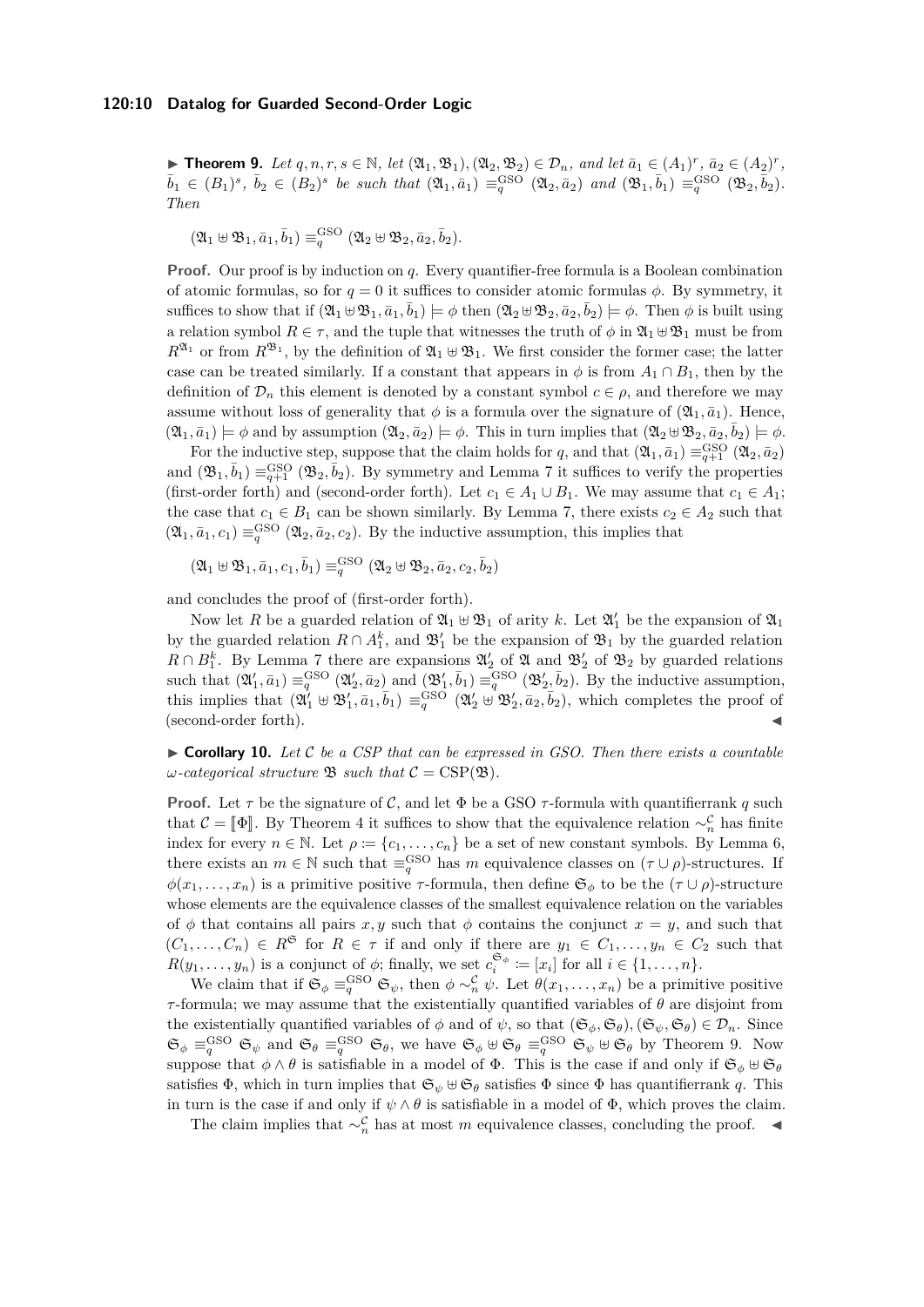$$
\forall X (\exists x \colon X(x) \Rightarrow \exists x, y \in X \,\forall z \in X(\neg E(x, z) \lor \neg E(y, z)))
$$

It is easy to see that  $\llbracket \Phi \rrbracket$  is closed under disjoint unions and that its complement is closed under homomorphisms. Corollary [10](#page-9-0) implies that there exists a countable  $\omega$ -categorical structure with  $CSP(\mathfrak{B}) = \llbracket \Phi \rrbracket$ .

## **3.3 Finite Unions of CSPs**

In this section we prove that every class in GSO whose complement is closed under homomorphisms is a finite union of CSPs (Lemma [16\)](#page-11-0); the statement announced at the beginning of Section [3](#page-7-1) then follows (Corollary [17\)](#page-11-1). Throughout this section, let  $\mathcal C$  be a non-empty class of finite *τ* -structures whose complement is closed under homomorphisms. In particular, C contains the structure  $\mathfrak I$  with only one element where all relations are empty.

Let  $\sim$  be the equivalence relation defined on C by letting  $\mathfrak{A} \sim \mathfrak{B}$  if for every  $\mathfrak{C} \in \mathcal{C}$  we have  $\mathfrak{A} \oplus \mathfrak{C} \in \mathcal{C}$  if and only if  $\mathfrak{B} \oplus \mathfrak{C} \in \mathcal{C}$ ; here  $\oplus$  denotes the usual disjoint union of structures, which is a special case of Definition [8](#page-8-3) for *n* = 0. Note that the equivalence classes of ∼ are in one-to-one correspondence to the equivalence classes of  $\sim_C^C$ . Also note that C is closed under disjoint unions if and only if ∼ has only one equivalence class.

If  $\mathfrak{A} \in \mathcal{C}$ , then we write  $[\mathfrak{A}]$  for the equivalence class of  $\mathfrak{A}$  with respect to  $\sim$ . The following observations are immediate consequences from the definitions:

**1.** each ∼-equivalence class is closed under homomorphic equivalence.

**2.** each ∼-equivalence class is closed under disjoint unions.

**3.**  $\mathfrak{A} \in [\mathfrak{I}]$  if and only if  $\mathfrak{A} \oplus \mathfrak{B} \in \mathcal{C}$  for all  $\mathfrak{B} \in \mathcal{C}$ .

<span id="page-10-0"></span>▶ **Lemma 12.** *Let* A ∈ C *and let* D *be the smallest subclass of* C *that contains* [A] *and whose complement is closed under homomorphisms. Then*

**1.** D *is a union of equivalence classes of* ∼*, and*

2. *if* ∼ *has more than one equivalence class, then*  $C \setminus D$  *is non-empty.* 

**Proof.** Let  $\mathfrak{C} \in [\mathfrak{A}]$ , let  $\mathfrak{B}$  be a finite structure with a homomorphism to  $\mathfrak{C}$ , and let  $\mathfrak{B}' \in [\mathfrak{B}]$ . Since  $\mathfrak{B} \uplus \mathfrak{C}$  and  $\mathfrak{C}$  are homomorphically equivalent, we have that  $\mathfrak{B} \uplus \mathfrak{C} \sim \mathfrak{C}$ . We claim that  $\mathfrak{B}' \oplus \mathfrak{C} \sim \mathfrak{C}$ . To see this, let  $\mathfrak{D} \in \mathcal{C}$ . Then

| $\mathfrak{C} \boxplus \mathfrak{D} \in \mathcal{C} \Leftrightarrow (\mathfrak{B} \boxplus \mathfrak{C}) \boxplus \mathfrak{D} \in \mathcal{C}$ | (since $\mathfrak{B} \oplus \mathfrak{C} \sim \mathfrak{C}$ ) |
|-------------------------------------------------------------------------------------------------------------------------------------------------|---------------------------------------------------------------|
| $\Leftrightarrow \mathfrak{B} \boxplus (\mathfrak{C} \boxplus \mathfrak{D}) \in \mathcal{C}$                                                    |                                                               |
| $\Leftrightarrow \mathfrak{B}' \uplus (\mathfrak{C} \uplus \mathfrak{D}) \in \mathcal{C}$                                                       | (since $\mathfrak{B} \sim \mathfrak{B}'$ )                    |
| $\Leftrightarrow (\mathfrak{B}' \uplus \mathfrak{C}) \uplus \mathfrak{D} \in \mathcal{C}$                                                       |                                                               |

which shows the claim. So  $\mathfrak{B}' \oplus \mathfrak{C} \in [\mathfrak{C}] = [\mathfrak{A}]$ . Since  $\mathfrak{B}'$  has a homomorphism to  $\mathfrak{B}' \oplus \mathfrak{C}$  we obtain that  $\mathfrak{B}' \in \mathcal{D}$ ; this proves the first statement.

To prove the second statement, first observe that the statement is clear if  $\mathfrak{A} \in [\mathfrak{I}]$ , since the complement of [I] is closed under homomorphisms. The statement therefore follows from the assumption that ∼ has more than one equivalence class. Otherwise, if A ∈*/* [I], then there exists a structure  $\mathfrak{B} \in \mathcal{C}$  such that  $\mathfrak{A} \oplus \mathfrak{B} \notin \mathcal{C}$ . Then  $\mathfrak{B} \in \mathcal{C} \setminus \mathcal{D}$  can be shown indirectly as follows: otherwise  $\mathfrak{B}$  would have a homomorphism to a structure  $\mathfrak{A}' \in [\mathfrak{A}]$ . Since  $\mathfrak{B} \oplus \mathfrak{A}'$  is homomorphically equivalent to  $\mathfrak{A}',$  we have  $\mathfrak{B} \uplus \mathfrak{A}' \sim \mathfrak{A}' \sim \mathfrak{A}$  and in particular  $\mathfrak{B} \uplus \mathfrak{A}' \in \mathcal{C}$ . But  $\mathfrak{B} \cup \mathfrak{A}' \in \mathcal{C}$  if and only if  $\mathfrak{B} \cup \mathfrak{A} \in \mathcal{C}$  since  $\mathfrak{A} \sim \mathfrak{A}'$ . This is in contradiction to our assumption on  $\mathfrak{B}.$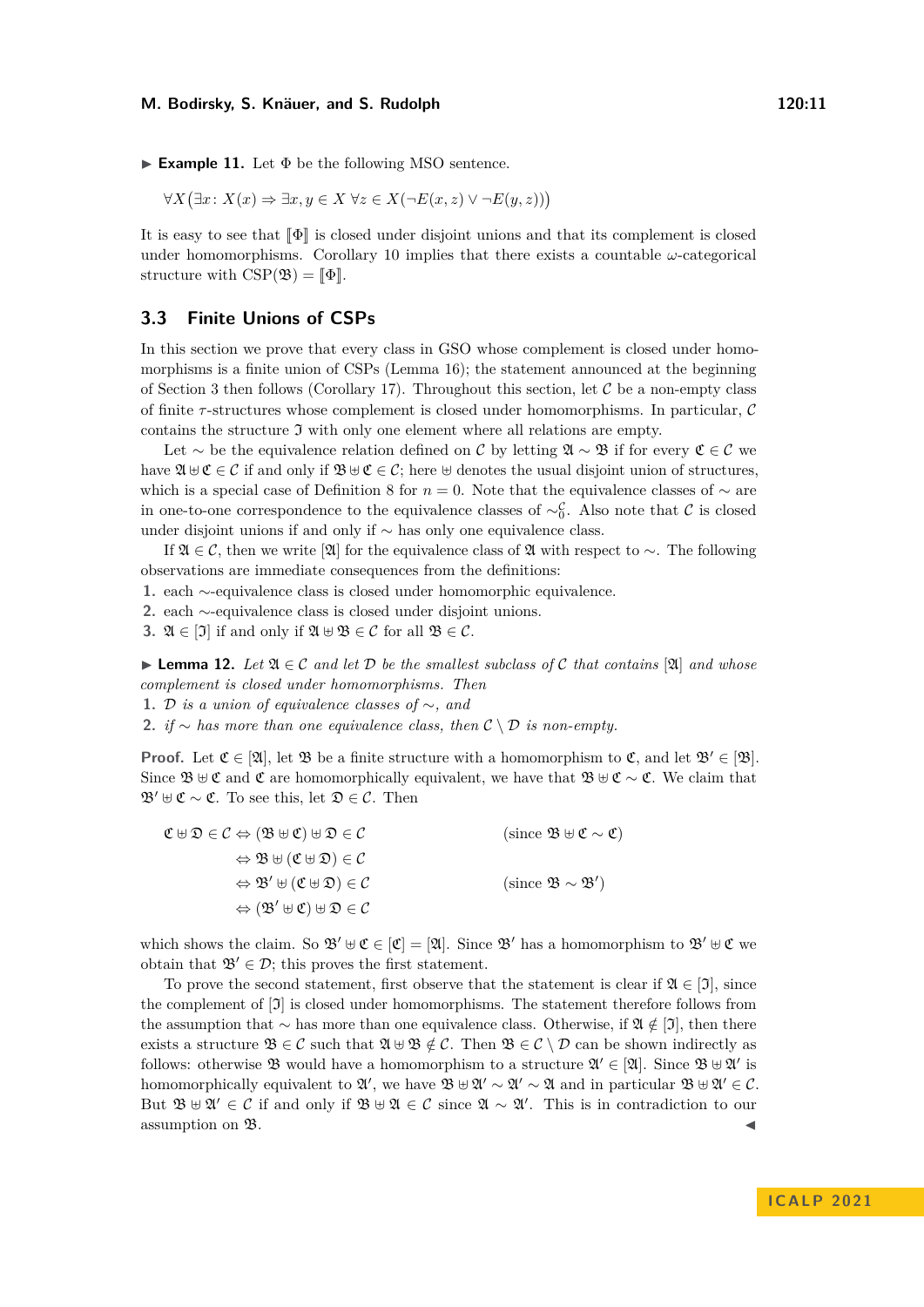**Example 13.** We consider a signature  $\tau = \{R_1, R_2, R_3\}$  of unary relation symbols. Define for every  $i \in \{1, 2, 3\}$  the  $\tau$ -structure  $\mathfrak{S}_i$  to be a one-element structure where  $R_i$  is non-empty and  $R_j$ , for  $j \neq i$ , is empty. Let

$$
\mathcal{C} \coloneqq \operatorname{CSP}(\mathfrak{S}_1 \uplus \mathfrak{S}_2) \cup \operatorname{CSP}(\mathfrak{S}_2 \uplus \mathfrak{S}_3) \cup \operatorname{CSP}(\mathfrak{S}_3 \uplus \mathfrak{S}_1).
$$

Clearly, the complement of C is closed under homomorphisms. The equivalence classes of  $\sim$ can be described as follows. For distinct  $i, j \in \{1, 2, 3\}$ ,

$$
[\mathfrak{S}_i \oplus \mathfrak{S}_j] = \text{CSP}(\mathfrak{S}_i \oplus \mathfrak{S}_j) \setminus (\text{CSP}(\mathfrak{S}_i) \cup \text{CSP}(\mathfrak{S}_j))
$$

$$
[\mathfrak{S}_i] = \text{CSP}(\mathfrak{S}_i) \setminus [\mathfrak{I}]
$$

$$
[\mathfrak{I}] = \text{CSP}(\mathfrak{I}).
$$

For the remainder of the section we fix a GSO *τ* -sentence Φ of quantifier rank *q*. Recall that Lemma [6](#page-8-1) asserts that the equivalence relation  $\equiv_q^{\rm GSO}$  on the class of finite *τ*-structures has finitely many equivalence classes  $C_1, \ldots, C_m$ , and that each of the equivalence classes  $C_i$  can be defined by a single GSO  $\tau$ -sentence  $\Psi_i$  with quantifier rank *q*; we write  $T_q^{\tau} \coloneqq {\Psi_1, \ldots, \Psi_m}$ for this set of GSO sentences. Let  $J \subseteq \{1, \ldots, m\}$  be such that  $\{\Psi_j \in T_q^{\tau} \mid j \in J\}$  is exactly the set of all sentences in  $T_q^{\tau}$  that imply  $\Phi$ . Then |*J*| is called the *degree* of  $\Phi$ . It is easy to see that the degree of  $\Phi$  is exactly the index of  $\equiv_q^{\text{GSO}}$  restricted to  $\llbracket \Phi \rrbracket$ . Let ∼ be the equivalence relation defined in the beginning of this section for the class  $\mathcal{C} := \llbracket \Phi \rrbracket$ 

<span id="page-11-3"></span>▶ **Lemma 14.** For every  $\sim$ -class  $\mathcal{D}$  there exists  $I \subseteq \{1, \ldots, m\}$  such that  $\mathcal{D} = \bigcup_{i \in I} [\![\Psi_i]\!]$ .

**Proof.** As in the proof of Corollary [10](#page-9-0) one can use Theorem [9](#page-8-2) to show for all finite *τ* -structures  $\mathfrak{A}, \mathfrak{B}$  that if  $\mathfrak{A} \equiv_q^{\mathrm{GSO}} \mathfrak{B}$ , then  $\mathfrak{A} \sim \mathfrak{B}$ . This means that  $\mathcal D$  is a union of  $\equiv_q^{\mathrm{GSO}}$ -classes and therefore there exists  $I \subseteq J \subseteq \{1, ..., m\}$  such that  $\mathcal{D} = \bigcup_{i \in I} [\![\Psi_i]\!]$ .

<span id="page-11-2"></span>▶ **Corollary 15.** *The index of* ∼ *is smaller than or equal to the degree of* Φ*.*

<span id="page-11-0"></span>**► Lemma 16.** *If the complement of*  $\Phi$  *is closed under homomorphisms, then there are GSO*  $\tau$ -sentences  $\Phi_1, \ldots, \Phi_t$  *each of which describes a CSP such that*  $\Phi$  *is equivalent to* Φ1∨· · ·∨Φ*t. If* Φ *is an MSO sentence, then* Φ1*, . . . ,* Φ*<sup>t</sup> can be be chosen to be MSO sentences as well.*

**Proof.** We prove the statement by induction on the degree *n* of Φ. By Lemma [15](#page-11-2) the equivalence relation ∼ has at most *n* equivalence classes on *τ* -structures. Hence, if *n* = 1, then  $\llbracket \Phi \rrbracket$  is closed under disjoint unions, and we are done.

Let  $\mathfrak{A}_1,\ldots,\mathfrak{A}_s$  be  $\tau$ -structures such that  $\{\mathfrak{A}_1,\ldots,\mathfrak{A}_s\}$  is the set of all equivalence classes of  $\sim$  that are distinct from [J]. Let  $\mathcal{D}_i$  be the smallest subclass of  $\llbracket \Phi \rrbracket$  that contains  $[\mathfrak{A}_i]$  and whose complement is closed under homomorphisms. Note that  $[\![\Phi]\!] = \bigcup_{i \leq s} \mathcal{D}_i$  since  $[\![\mathfrak{A}]\!]$  is contained in  $\mathcal{D}_i$  for all  $i \leq s$ . By Lamma 19.(1), such  $\mathcal{D}_i$  is a union of colorate wh [J] is contained in  $\mathcal{D}_i$  for all  $i \leq s$ . By Lemma [12](#page-10-0) (1), each  $\mathcal{D}_i$  is a union of ∼-classes which are themselves a union of  $\equiv_q^{\text{GSO}}$ -classes by Lemma [14.](#page-11-3) It follows that there exists  $I_i \subseteq \{1, \ldots, m\}$ such that  $\mathcal{D}_i = \bigcup_{j \in I_i} [\![\Psi_j]\!]$ . We define  $\Phi_i := \bigvee_{j \in I_i} \Psi_j$ . Note that the GSO sentence  $\Phi_i$  is of quantifier rank *q* such that  $\mathcal{D}_i = [\![\Phi_i]\!]$ . Hence,  $\Phi$  is equivalent to  $\bigvee_{i \leq s} \Phi_i$ . Lemma [12](#page-10-0) (2) asserts that  $\llbracket \Phi \rrbracket \setminus \mathcal{D}_i$  is non-empty, and hence the degree of  $\Phi_i$  must be strictly smaller than *n* for all  $i \in \{1, \ldots, s\}$ . The statement now follows from the inductive assumption. The same argument applies to MSO as well.

<span id="page-11-1"></span>Lemma [16](#page-11-0) together with Corollary [10](#page-9-0) implies the following.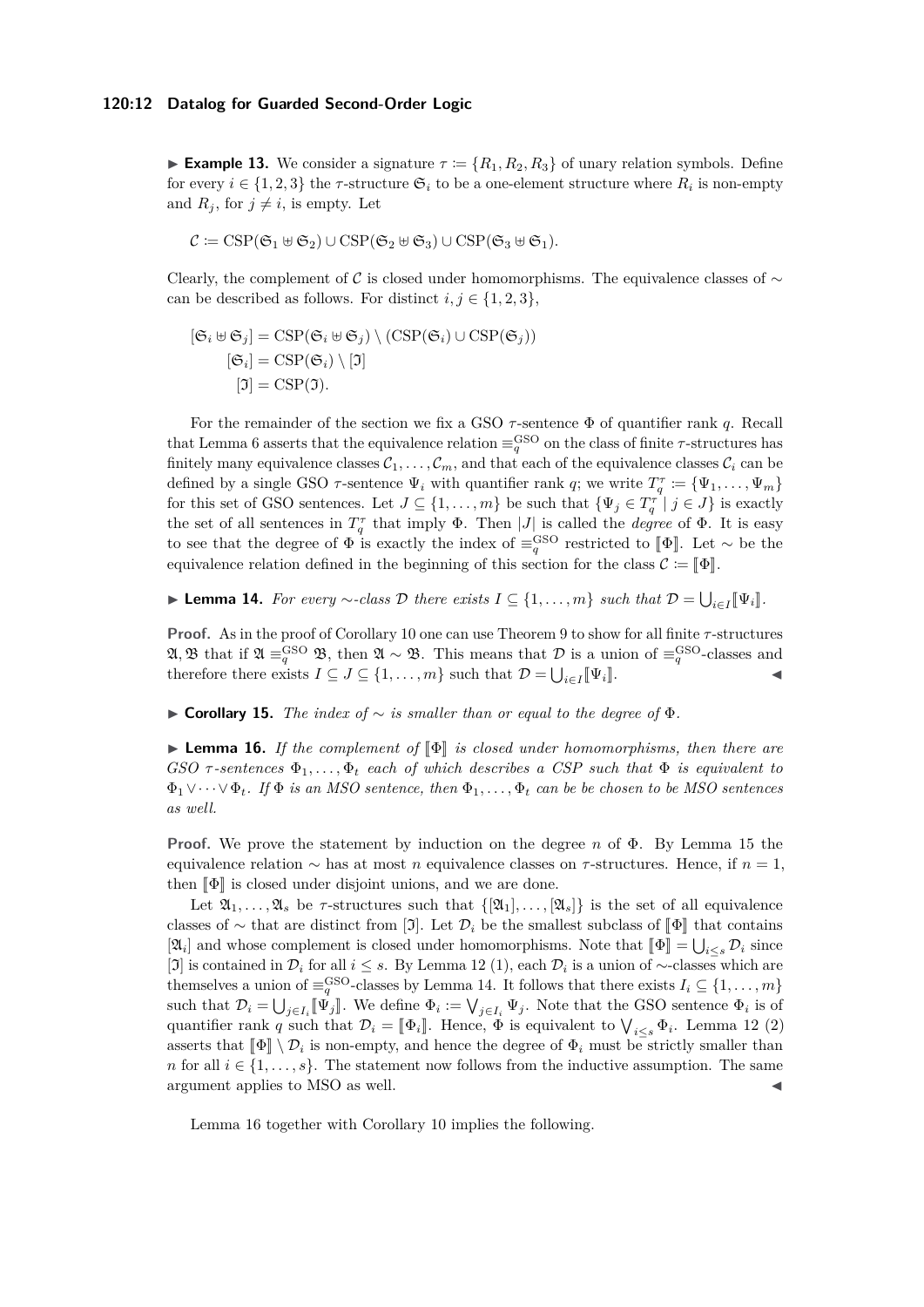▶ **Corollary 17.** *Every GSO sentence which is closed under homomorphisms is equivalent to a finite conjunction of GSO sentences each of which describes the complement of a CSP of a countable ω-categorical structure. The analogous statement holds for MSO.*

Not every homomorphism-closed class of structures that can be expressed in Second-order Logic is a finite intersection of complements of CSPs. We even have an example of a class of finite  $\tau$ -structures that can be expressed in Datalog but cannot be written in this form.

<span id="page-12-2"></span>**Example 18.** Let *S* and *T* be unary, and let *R* be a binary relation symbol. Let  $C$  be the class of all finite  $\{S, T, R\}$ -structures  $\mathfrak A$  such that the following Datalog program  $\Pi$  with the binary IDB *E* derives goal on A.

$$
E(x, y) := S(x), S(y)
$$
  
\n
$$
E(x, y) := E(x', y'), R(x', x), R(y', y)
$$
  
\n
$$
goal := T(x), E(x, x'), R(x', y)
$$

For  $n \in \mathbb{N}$ , let  $\mathfrak{P}_n$  be the  $\{S, T, R\}$ -structure on the domain  $\{1, \ldots, n\}$  with

$$
S^{\mathfrak{P}_n} \coloneqq \{1\} \qquad T^{\mathfrak{P}_n} \coloneqq \{n\} \qquad R^{\mathfrak{P}_n} \coloneqq \{(i, i+1) \mid i \in \{1, \ldots, n-1\}\}.
$$

It is easy to see that each of the structures in  $\{\mathfrak{P}_n \mid n \geq 1\}$  is not contained in C, and that the disjoint union of  $\mathfrak{P}_i$  and  $\mathfrak{P}_j$ , for  $i \neq j$ , is contained in C. It follows that C is not a finite intersection of complements of CSPs (and, by Corollary [17,](#page-11-1) cannot be expressed in GSO).

## <span id="page-12-1"></span>**4 Canonical Datalog Programs**

A remarkable fact about the expressive power of Datalog for constraint satisfaction problems over finite domains is the existence of *canonical Datalog programs* [\[19\]](#page-16-5); this has been generalised to CSPs for *ω*-categorical structures.

<span id="page-12-0"></span>▶ **Theorem 19** (Bodirsky and Dalmau [\[7\]](#page-15-2))**.** *Let* B *be a countable ω-categorical τ -structure. Then for all*  $\ell, k \in \mathbb{N}$  *there exists a canonical Datalog program*  $\Pi$  *of width*  $(\ell, k)$  *for the complement of* CSP(B)*. Moreover, for every finite τ -structure* A *the following are equivalent:*

- $\blacksquare$   $\Pi$  *derives* goal *on*  $\mathfrak{A}$ *;*
- *Spoiler has a winning strategy for the existential*  $(\ell, k)$ -pebble game on  $(\mathfrak{A}, \mathfrak{B})$ .  $\sim$

We later need the following well-known fact.

<span id="page-12-3"></span>▶ **Lemma 20.** *If*  $C_1$  *and*  $C_2$  *are in Datalog, then so are*  $C_1 \cup C_2$  *and*  $C_1 \cap C_2$ *. If*  $\Pi_1$  *and*  $\Pi_2$ *are Datalog programs of width* (*ℓ, k*)*, then there is a Datalog program* Π *of width* (*ℓ, k*) *for*  $\left[\prod_{1}\right]\cup\left[\prod_{2}\right]$  and for  $\left[\prod_{1}\right]\cap\left[\prod_{2}\right]$ .

**Proof.** For union, let  $\Pi$  be obtained by taking the union of the rules of  $\Pi_1$  and of  $\Pi_2$ , possibly after renaming IDB predicate names to make them disjoint except for goal. For intersection, we proceed similarly, but we first rename the symbol goal in  $\Pi_1$  to goal<sub>1</sub> and the symbol goal in  $\Pi_2$  to goal<sub>2</sub>. Finally we add the new rule goal :– goal<sub>1</sub>, goal<sub>2</sub> to the union of  $\Pi_1$  and  $\Pi_2$ . It is clear that these constructions preserve the width.

 $\blacktriangleright$  **Theorem 21.** Let  $\Phi$  be a GSO sentence such that  $\llbracket \Phi \rrbracket$  is closed under homomorphisms. *Let*  $\ell, k \in \mathbb{N}$ *. Then there exists a canonical Datalog program*  $\Pi$  *of width*  $(\ell, k)$  *for*  $\Psi$ .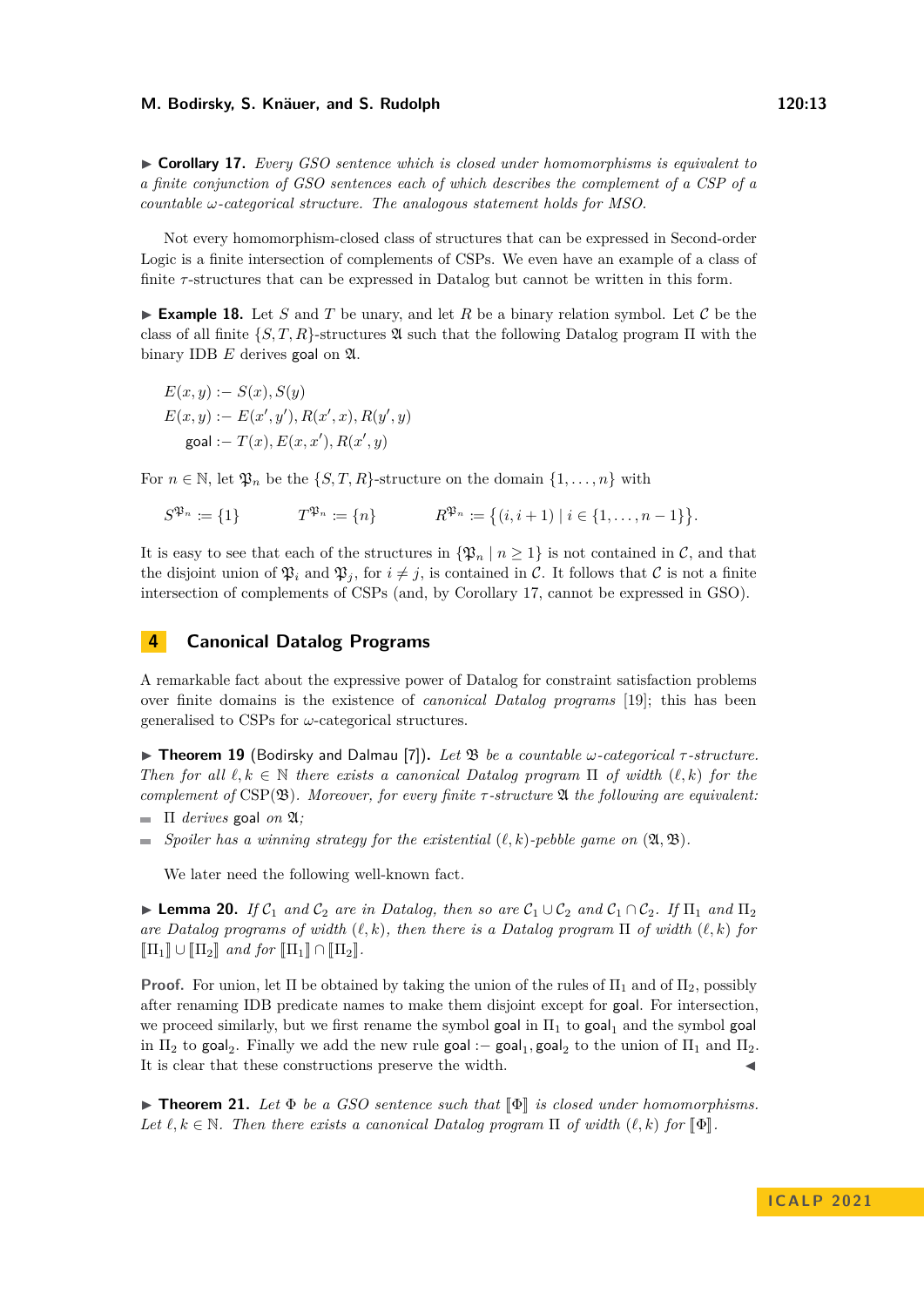**Proof.** By Corollary [17](#page-11-1) there are GSO sentences  $\Phi_1, \ldots, \Phi_m$  and  $\omega$ -categorical structures  $\mathfrak{B}_1, \ldots, \mathfrak{B}_m$  such that  $\Phi$  is equivalent to  $\Phi_1 \wedge \cdots \wedge \Phi_m$  and  $\llbracket \neg \Phi_i \rrbracket = \text{CSP}(\mathfrak{B}_i)$ . Let  $\Pi_i$  be the canonical Datalog program for  $CSP(\mathfrak{B}_i)$  which exists by Theorem [19.](#page-12-0) Then Lemma [20](#page-12-3) implies that there exists a Datalog program  $\Pi$  such that  $\Pi = \Pi_1 \cap \cdots \cap \Pi_m$ . It is clear that  $\Pi$  is sound for  $\llbracket \Phi \rrbracket$ . To see that  $\Pi$  is a canonical Datalog program for  $\llbracket \Phi \rrbracket$ , suppose that  $\mathfrak A$  is such that some Datalog program  $\Pi'$  of width  $(\ell, k)$  which is sound for  $\llbracket \Phi \rrbracket$  derives goal on  $\mathfrak{A}$ . Since, for every  $i \in \{1, ..., m\}$ , the program  $\Pi'$  is also sound for  $[\![\Phi_i]\!]$ , and  $\Pi$ , is a program of problem program of  $[\![\Phi_i]\!]$ , and  $\Pi_i$  is a canonical Datalog program for  $[\![\Phi_i]\!]$ , the program  $\Pi_i$  derives goal on  $\mathfrak{A}$ . Hence,  $\mathfrak{A} \subset \mathbb{F}$ ,  $\Pi$ ,  $\Pi \subset \mathbb{F}$ ,  $\Pi$ ,  $\Pi$  $\mathfrak{A} \in [\![\Pi]\!] = [\![\Pi_1]\!] \cap \cdots \cap [\![\Pi_m]\!] .$ 

- <span id="page-13-0"></span> $\blacktriangleright$  **Theorem 22.** Let  $\Phi$  be a GSO sentence. Then  $\llbracket \Phi \rrbracket$  can be defined in Datalog if and only if
- **1.**  $\llbracket \Phi \rrbracket$  *is closed under homomorphisms, and*
- **2.** *there exist*  $\ell, k \in \mathbb{N}$  *such that for all finite structures*  $\mathfrak{A}$ *, Spoiler wins the*  $(\ell, k)$ *-game for*  $\llbracket \Phi \rrbracket$  *on*  $\mathfrak{A}$  *if and only if*  $\mathfrak{A} \models \Phi$ *.*

**Proof.** First suppose that  $\llbracket \Phi \rrbracket$  is in Datalog. That is, there exists  $\ell, k \in \mathbb{N}$  and a Datalog program  $\Pi$  of width  $(\ell, k)$  such that  $\llbracket \Phi \rrbracket = \llbracket \Pi \rrbracket$ . Then clearly  $\llbracket \Phi \rrbracket$  is closed under homomor-phisms, and by Lemma [16,](#page-11-0) there are GSO sentences  $\Phi_1, \ldots, \Phi_m$  such that  $\Phi$  is equivalent to  $\Phi_1 \wedge \cdots \wedge \Phi_m$  and  $[\![\Phi_i]\!]$  is the complement of a CSP, for each  $i \in \{1, \ldots, m\}$ . Corol-lary [10](#page-9-0) implies that there exists an *ω*-categorical structure  $\mathfrak{B}_i$  such that CSP( $\mathfrak{B}_i$ ) =  $\lceil \neg \Phi_i \rceil$ . Now suppose that  $\mathfrak{A}$  is a finite  $\tau$ -structure such that  $\mathfrak{A} \models \Phi$ . Then Spoiler wins the  $(\ell, k)$ -game as follows. Suppose that Duplicator plays the countable structure  $\mathfrak{B}$  such that  $CSP(\mathfrak{B}) \cap \llbracket \Phi \rrbracket = \emptyset$ . Then  $CSP(\mathfrak{B}) \cap \llbracket \Phi_i \rrbracket = \emptyset$  for some  $i \in \{1, \ldots, m\}$ ; otherwise, if there is a structure  $\mathfrak{A}_i \in \text{CSP}(\mathfrak{B}) \cap \llbracket \Phi_i \rrbracket$  for every  $i \in \{1, \ldots, m\}$ , then the disjoint union of  $\mathfrak{A}_1,\ldots,\mathfrak{A}_m$  satisfies  $\Phi_i$  since  $\Phi_i$  is closed under homomorphisms, and is in CSP( $\mathfrak{B}$ ) since  $CSP(\mathfrak{B})$  is closed under disjoint unions; but this is in contradiction to our assumption that  $CSP(\mathfrak{B}) \cap \llbracket \Phi \rrbracket = \emptyset$ . Hence,  $CSP(\mathfrak{B}) \subseteq CSP(\mathfrak{B}_i)$  and hence there is a homomorphism *h* from  $\mathfrak{B}$  to  $\mathfrak{B}_i$  (see [\[7\]](#page-15-2)). Note that  $\Pi$  is sound for  $CSP(\mathfrak{B}_i)$ , and  $\Pi$  derives goal on  $\mathfrak{A}$ , and hence Theorem [19](#page-12-0) implies that Spoiler wins the existential  $(\ell, k)$ -pebble game on  $(\mathfrak{A}, \mathfrak{B}_i)$ . But since **B** homomorphically maps to  $\mathfrak{B}_i$ , this implies that Spoiler wins the existential  $(\ell, k)$ -pebble game on  $(\mathfrak{A}, \mathfrak{B}_i)$ . Now suppose that  $\mathfrak{A} \models \neg \Phi$ . Hence, there exists  $i \in \{1, \ldots, m\}$  such that  $\mathfrak{A} \models \neg \Phi_i$ . Then Duplicator wins the  $(\ell, k)$ -game as follows. She starts by playing  $\mathfrak{B}_i$ . Then  $\mathfrak A$  homomorphically maps to  $\mathfrak B_i$ , and Duplicator can win the existential  $(\ell, k)$  pebble game on  $(\mathfrak{A}, \mathfrak{B}_i)$  by always playing along the homomorphism.

For the converse implication, suppose that 1. and 2. hold. Since  $\llbracket \Phi \rrbracket$  is closed under homomorphisms, Corollary [17](#page-11-1) implies that there are GSO sentences  $\Phi_1, \ldots, \Phi_m$  and  $\omega$ categorical structures  $\mathfrak{B}_1, \ldots, \mathfrak{B}_m$  such that  $\Phi$  is equivalent to  $\Phi_1 \wedge \cdots \wedge \Phi_m$  and  $\llbracket \neg \Phi_i \rrbracket =$ CSP( $\mathfrak{B}_i$ ). By Theorem [19,](#page-12-0) for every  $i \in \{1, ..., m\}$  there exists a canonical Datalog program  $\Pi_i$  of width  $(\ell, k)$  for  $[\![\Phi_i]\!]$ . Then Lemma [20](#page-12-3) implies that there exists a Datalog program  $\Pi$  such that  $[\![\Pi]\!] = [\![\Pi_1]\!] \cap \cdots \cap [\![\Pi_m]\!]$ . Since each  $\Pi_i$  is sound for  $[\![\Phi_i]\!]$ , it follows that  $\Pi$  is<br>cound for  $[\![\Phi]\!]$ . Hence it guffices to ghan that if  $\mathfrak{A}$  is a finite get mature guch that  $\mathfrak{A} \$ sound for  $\llbracket \Phi \rrbracket$ . Hence, it suffices to show that if  $\mathfrak{A}$  is a finite *τ*-structure such that  $\mathfrak{A} \models \Phi$ , then  $\Pi$  derives goal on  $\mathfrak{A}$ . Since  $\mathfrak{A} \models \Phi_i$  for all  $i \in \{1, \ldots, m\}$ , the assumption implies that Spoiler wins the existential  $(\ell, k)$  pebble game on  $(\mathfrak{A}, \mathfrak{B}_i)$ . By Theorem [19,](#page-12-0) it follows that  $\Pi_i$ derives goal on  $\mathfrak{A}$ . Hence,  $\Pi$  derives goal on  $\mathfrak{A}$ .

## **5 A coNP-complete CSP in MSO**

In this section we show that the class of CSPs in MSO is (under complexity-theoretic assumptions) larger than the class of CSPs for reducts of finitely bounded structures (see Section [3.1\)](#page-7-2). Let  $\mathcal{T} = {\mathfrak{T}_2, \mathfrak{T}_3, \ldots}$  be the set of *Henson tournaments*: the tournament  $\mathfrak{T}_n$ , for  $n \geq 2$ , has vertices  $0, 1, \ldots, n+1$  and the following edges: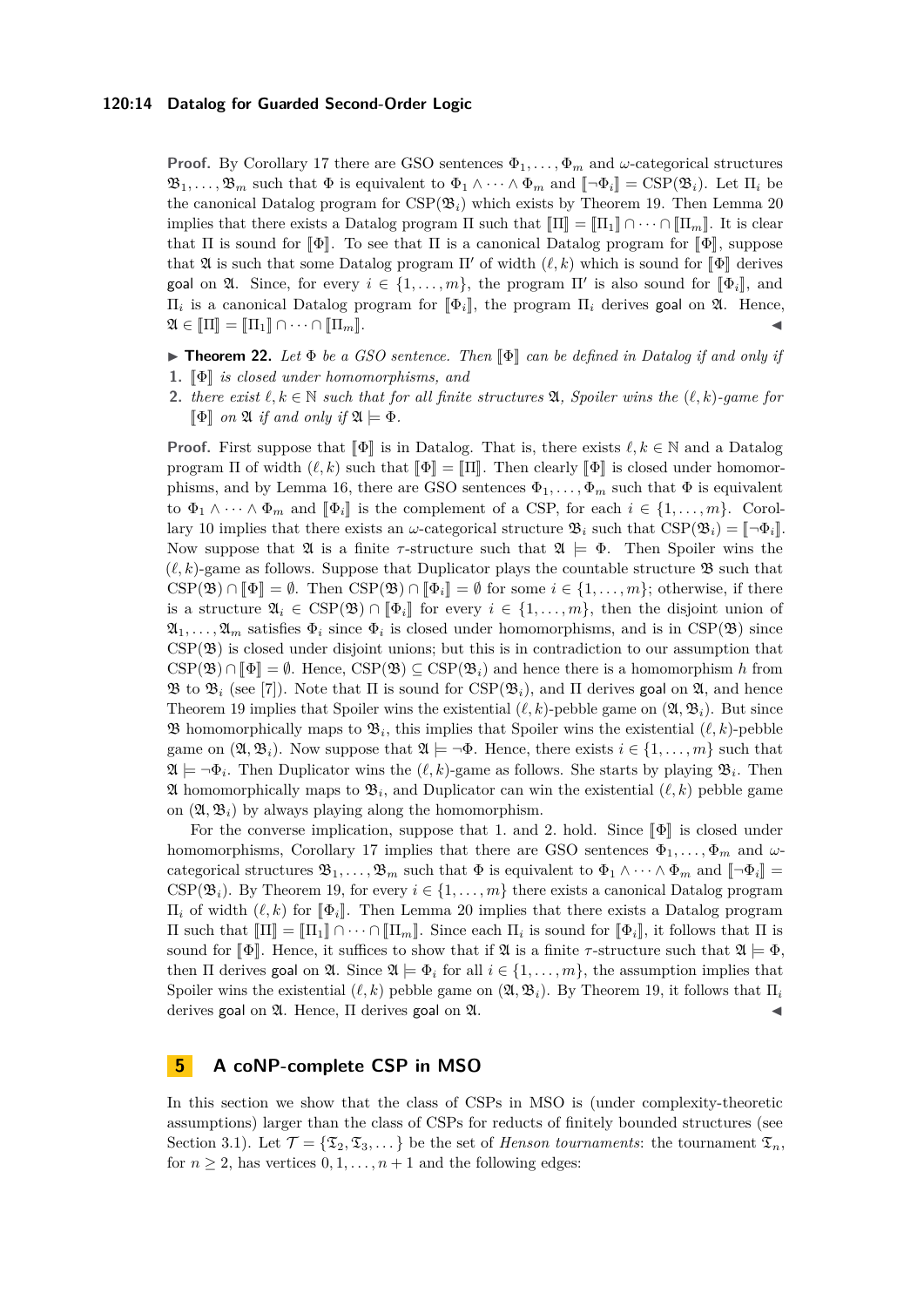$(0, n+1);$ 

$$
(j, i) for i + 1 < j and (i, j) \neq (0, n + 1).
$$

The class C of all finite loopless digraphs that do not embed any of the digraphs from  $\mathcal T$  is an amalgamation class, and hence there exists a homogenous structure  $\mathfrak{H}$  with age C. It has been shown in [\[9\]](#page-15-8) that  $CSP(5)$  is coNP-complete.

### <span id="page-14-0"></span> $\blacktriangleright$  **Proposition 23.** CSP( $\mathfrak{H}$ ) *can be expressed in MSO.*

**Proof.** We have to find an MSO sentence that holds on a given digraph  $(V; E)$  if and only if  $(V; E)$  does not embed any of the tournaments from T. We specify an MSO  $\{X, E\}$ -sentence  $\Phi$ , for a unary relation symbol *X*, that is true on a finite  $\{X, E\}$ -structure  $\mathfrak{S}$  if and only if  $(X^{\mathfrak{S}}; E^{\mathfrak{S}})$  is isomorphic to  $\mathfrak{T}_n$ , for some  $n \geq 2$ . In  $\phi$  we existentially quantify over

- **■** two vertices  $s, t \in X$  (that stand for the vertex 0 and the vertex  $n + 1$  in  $\mathfrak{T}_n$ ).
- a partition of  $X \setminus \{s\}$  into two sets *A* and *B* (they stand for the set of even and the set of odd numbers in  $\{1, \ldots, n+1\}$ .

The formula  $\Phi$  has the following conjuncts:

- **1.** a first-order formula that states that *E* defines a tournament on *X*;
- **2.** a first-order formula that expresses that *E* is a linear order on *A* with maximal element *a*;
- **3.** a first-order formula that expresses that *E* is a linear order on *B* with maximal element *b*;
- **4.** *E*(*s, t*), *E*(*s, a*), *E*(*a, b*), and *E*(*x, s*) for all *x* ∈ *X* \{*a, t*};
- **5.** a first-order formula that states that if there is an edge from an element  $x \in A$  to an element  $y \in B$  then there is precisely one element  $z \in A$  such that  $(y, z), (z, x) \in E$ , unless  $y = t$ ;
- **6.** a first-order formula that states that if there is an edge from an element  $x \in B$  to an element  $y \in A$  then there is precisely one element  $z \in B$  such that  $(y, z), (z, x) \in E$ , unless  $y = t$ .

We claim that the MSO sentence  $\forall x : \neg E(x, x) \land \forall X : \neg \Phi$  holds on a finite digraph if and only if the digraph is loopless and does not embed  $\mathfrak{T}_n$ , for all  $n \geq 3$ . The forwards implication easily follows from the observation that if  $(X;T)$  is isomorphic to  $\mathfrak{T}_n$ , for some  $n \geq 2$ , then *ϕ* holds; this is straightforward from the construction of Φ (and the explanations above given in brackets). Conversely, suppose that  $\Phi$  holds. Then  $(X;T)$  is a tournament. We construct an isomorphism *f* from  $(X; T)$  to  $\mathfrak{T}_{|X|-1}$  as follows. Define  $f(s) := 0$ ,  $f(a) := 1$ , and  $f(b) = 2$ . Since  $E(a, b)$ , by item 5 there exists exactly one  $a' \in A$  such that  $E(b, a')$ and  $E(a', a)$ . Define  $f(a') := 3$ . If  $a' = t$  then we have found an isomorphism with  $\mathfrak{T}_2$ . Otherwise, the partial map *f* defined so far is an embedding into  $\mathfrak{T}_n$  for some  $n \geq 3$ . Item 6 and  $E(b, a')$  imply that there exists exactly one  $b' \in B$  such that  $E(a', b')$  and  $E(b', b)$ , and we define  $f(b') \coloneqq 4$ . Continuing in this manner, we eventually define f on all of X and find an isomorphism with  $\mathfrak{T}_{|X|-1}$ .

This shows that  $CSP(\mathfrak{H})$  cannot be expressed, unless  $NP = \text{coNP}$ , as  $CSP(\mathfrak{B})$  for some reduct of a finitely bounded structure and such CSPs are in NP. We do not know how to show this statement without complexity-theoretic assumptions, even if we just want to rule out that  $CSP(\mathfrak{H})$  can be expressed as  $CSP(\mathfrak{B})$  for some reduct of a finitely bounded *homogeneous* structure.

## **6 Conclusion and Open Problems**

We provided a game-theoretic characterisation of those problems in Guarded Second-order Logic that are equivalent to a Datalog program. We also proved the existence of canonical Datalog programs for GSO sentences whose models are closed under homomorphisms. To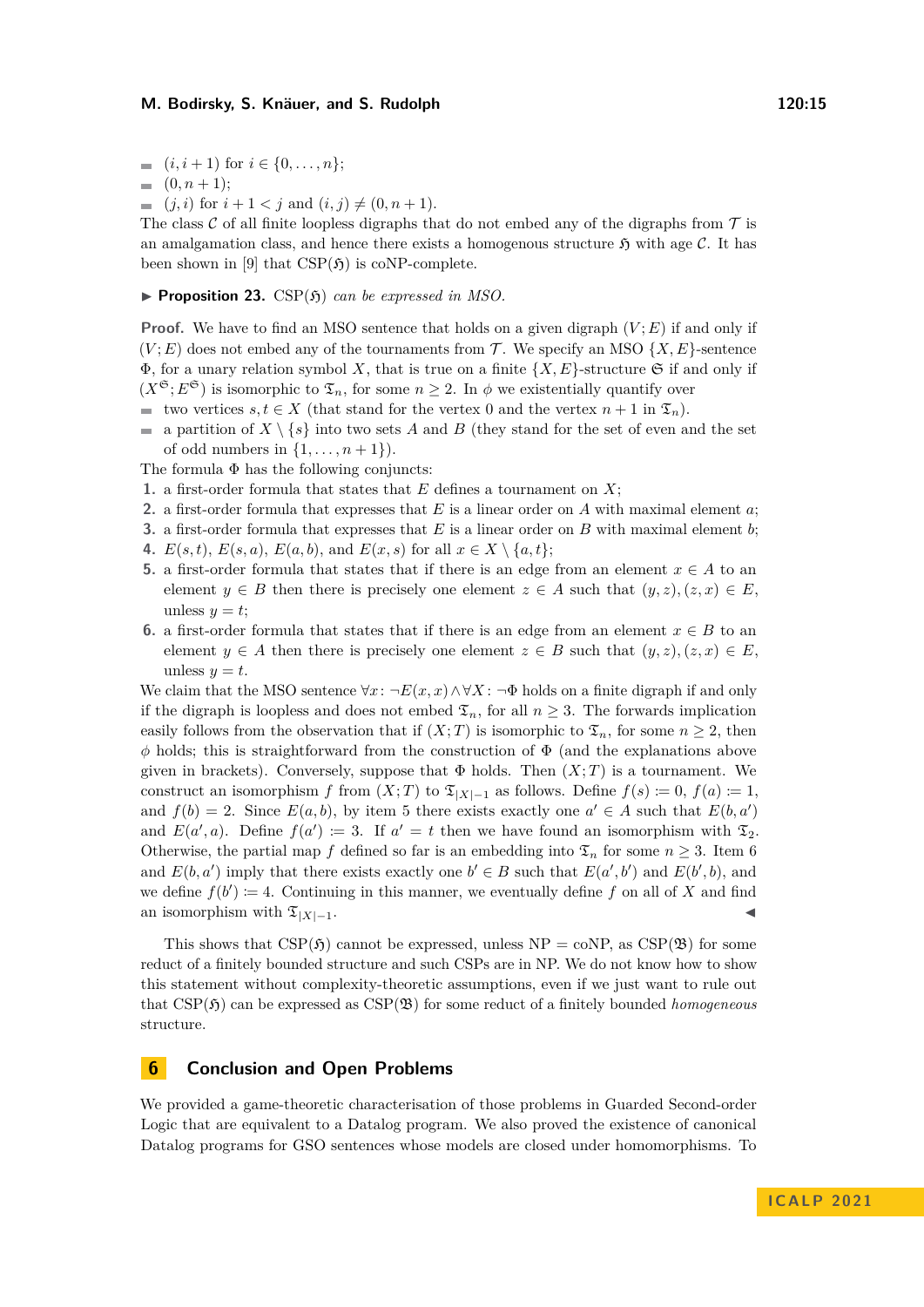#### **120:16 Datalog for Guarded Second-Order Logic**

prove these results, we showed that every class of finite *τ* -structures in GSO whose complement is closed under homomorphisms is a finite union of CSPs. We also showed that every CSP in GSO can be formulated as a CSP of an *ω*-categorical structure. These results also imply that the so-called universal-algebraic approach, which has eventually led to the classification of finite-domain CSPs in Datalog [\[3\]](#page-15-4), can be applied to study problems that are simultaneously in Datalog and in GSO (also see [\[11\]](#page-15-9)). Our results might also pave the way towards a syntactic characterisation of Datalog ∩ GSO. We close with two open problems.

- **1.** *Nested monadically defined queries (Nemodeq)* have been introduced by Rudolph and Krötzsch [\[25\]](#page-16-6); they prove that Nemodeq is contained both in MSO and in Datalog. We ask wether conversely, every problem in MSO  $\cap$  Datalog is expressible as a Nemodeq.
- **2.** Is every CSP of a reduct of a finitely bounded homogeneous structure in GSO?

We are also confident that our results will advance the understanding of CSPs (the complements of) which are obtained as the homomorphism-closure of the set of some theory's finite models. For example, the homomorphism-closures of the model sets of guarded- and guarded-negation-theories have recently been found to be GSO-expressible [\[8\]](#page-15-10) so, by virtue of our results, we immediately know they must be (complements of)  $\omega$ -categorical CSPs.

#### **References**

- <span id="page-15-5"></span>**1** Hajnal Andréka, István Németi, and Johan van Benthem. Modal languages and bounded fragments of predicate logic. *J. Philos. Log.*, 27(3):217–274, 1998. [doi:10.1023/A:1004275029985](https://doi.org/10.1023/A:1004275029985).
- <span id="page-15-3"></span>**2** Albert Atserias, Andrei A. Bulatov, and Anuj Dawar. Affine systems of equations and counting infinitary logic. *Theoretical Computer Science*, 410(18):1666–1683, 2009.
- <span id="page-15-4"></span>**3** Libor Barto and Marcin Kozik. Constraint satisfaction problems solvable by local consistency methods. *Journal of the ACM*, 61(1):3:1–3:19, 2014.
- <span id="page-15-0"></span>**4** Christoph Berkholz. Lower bounds for existential pebble games and k-consistency tests. *Log. Methods Comput. Sci.*, 9(4), 2013. [doi:10.2168/LMCS-9\(4:2\)2013](https://doi.org/10.2168/LMCS-9(4:2)2013).
- <span id="page-15-7"></span>**5** Achim Blumensath. Monadic second-order logic. Lecture Notes, 2020.
- <span id="page-15-1"></span>**6** Manuel Bodirsky. Complexity of infinite-domain constraint satisfaction. To appear in the LNL Series, Cambridge University Press, 2021.
- <span id="page-15-2"></span>**7** Manuel Bodirsky and Víctor Dalmau. Datalog and constraint satisfaction with infinite templates. *Journal on Computer and System Sciences*, 79:79–100, 2013. A preliminary version appeared in the proceedings of the Symposium on Theoretical Aspects of Computer Science (STACS'05).
- <span id="page-15-10"></span>**8** Manuel Bodirsky, Thomas Feller, Simon Knäuer, and Sebastian Rudolph. On logics and homomorphism closure. In *Proceedings of the Symposium on Logic in Computer Science (LICS)*, 2021. Preprint [arXiv:2104.11955](https://arxiv.org/abs/2104.11955).
- <span id="page-15-8"></span>**9** Manuel Bodirsky and Martin Grohe. Non-dichotomies in constraint satisfaction complexity. In Luca Aceto, Ivan Damgard, Leslie Ann Goldberg, Magnús M. Halldórsson, Anna Ingólfsdóttir, and Igor Walukiewicz, editors, *Proceedings of the International Colloquium on Automata, Languages and Programming (ICALP)*, Lecture Notes in Computer Science, pages 184–196. Springer Verlag, July 2008.
- <span id="page-15-6"></span>**10** Manuel Bodirsky, Martin Hils, and Barnaby Martin. On the scope of the universal-algebraic approach to constraint satisfaction. In *Proceedings of the Symposium on Logic in Computer Science (LICS)*, pages 90–99. IEEE Computer Society, July 2010.
- <span id="page-15-9"></span>**11** Manuel Bodirsky, Wied Pakusa, and Jakub Rydval. Temporal constraint satisfaction problems in fixed-point logic. In Holger Hermanns, Lijun Zhang, Naoki Kobayashi, and Dale Miller, editors, *LICS '20: 35th Annual ACM/IEEE Symposium on Logic in Computer Science, Saarbrücken, Germany, July 8-11, 2020*, pages 237–251. ACM, 2020. [doi:10.1145/3373718.](https://doi.org/10.1145/3373718.3394750) [3394750](https://doi.org/10.1145/3373718.3394750).